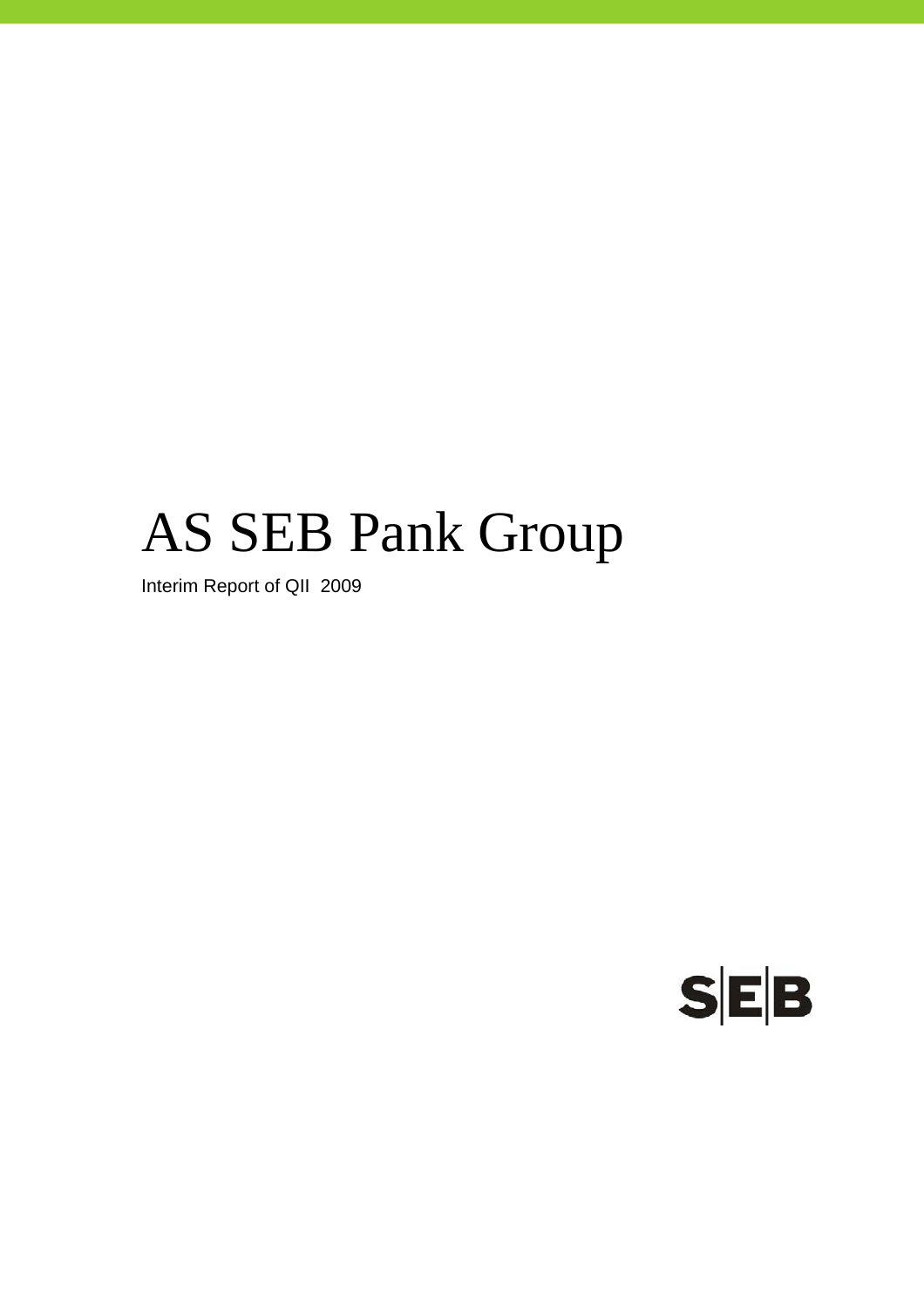#### **Contents**

|      |                                                                                                                                                                                                                                | $\overline{2}$ |
|------|--------------------------------------------------------------------------------------------------------------------------------------------------------------------------------------------------------------------------------|----------------|
| I.   |                                                                                                                                                                                                                                | -3             |
| 1.   |                                                                                                                                                                                                                                | 3              |
| 2.   |                                                                                                                                                                                                                                | 3              |
| II.  | Management Report and the contract of the contract of the contract of the contract of the contract of the contract of the contract of the contract of the contract of the contract of the contract of the contract of the cont | 4              |
| 1.   | Credit institution's group as defined in Credit Institutions Law___________________________________                                                                                                                            | 4              |
| 1.1. | Consolidated group                                                                                                                                                                                                             | $\overline{4}$ |
| 2.2. | Changes in the consolidated group during the accounting period and plans for year 2009                                                                                                                                         | -5             |
| 2.   |                                                                                                                                                                                                                                | 5              |
| 3.   |                                                                                                                                                                                                                                | $\overline{7}$ |
| 4.   |                                                                                                                                                                                                                                | 9              |
| 3.   |                                                                                                                                                                                                                                | 9              |
| III. |                                                                                                                                                                                                                                |                |
| 1.   |                                                                                                                                                                                                                                | 11             |
| 2.   |                                                                                                                                                                                                                                |                |
| 3.   |                                                                                                                                                                                                                                |                |
| 4.   |                                                                                                                                                                                                                                |                |
| 5.   |                                                                                                                                                                                                                                |                |
|      |                                                                                                                                                                                                                                | 16             |
|      | Note 2 Geographic concentration of financial assets and liabilities<br>17                                                                                                                                                      |                |
|      | Note 3 Concentration of financial assets and liabilities by economic sector_______________________________ 18                                                                                                                  |                |
|      | Note 4 Overdue                                                                                                                                                                                                                 | 20             |
|      |                                                                                                                                                                                                                                |                |
|      |                                                                                                                                                                                                                                |                |
|      |                                                                                                                                                                                                                                | 20             |
|      |                                                                                                                                                                                                                                |                |
|      |                                                                                                                                                                                                                                |                |
|      |                                                                                                                                                                                                                                |                |
|      |                                                                                                                                                                                                                                |                |
|      |                                                                                                                                                                                                                                |                |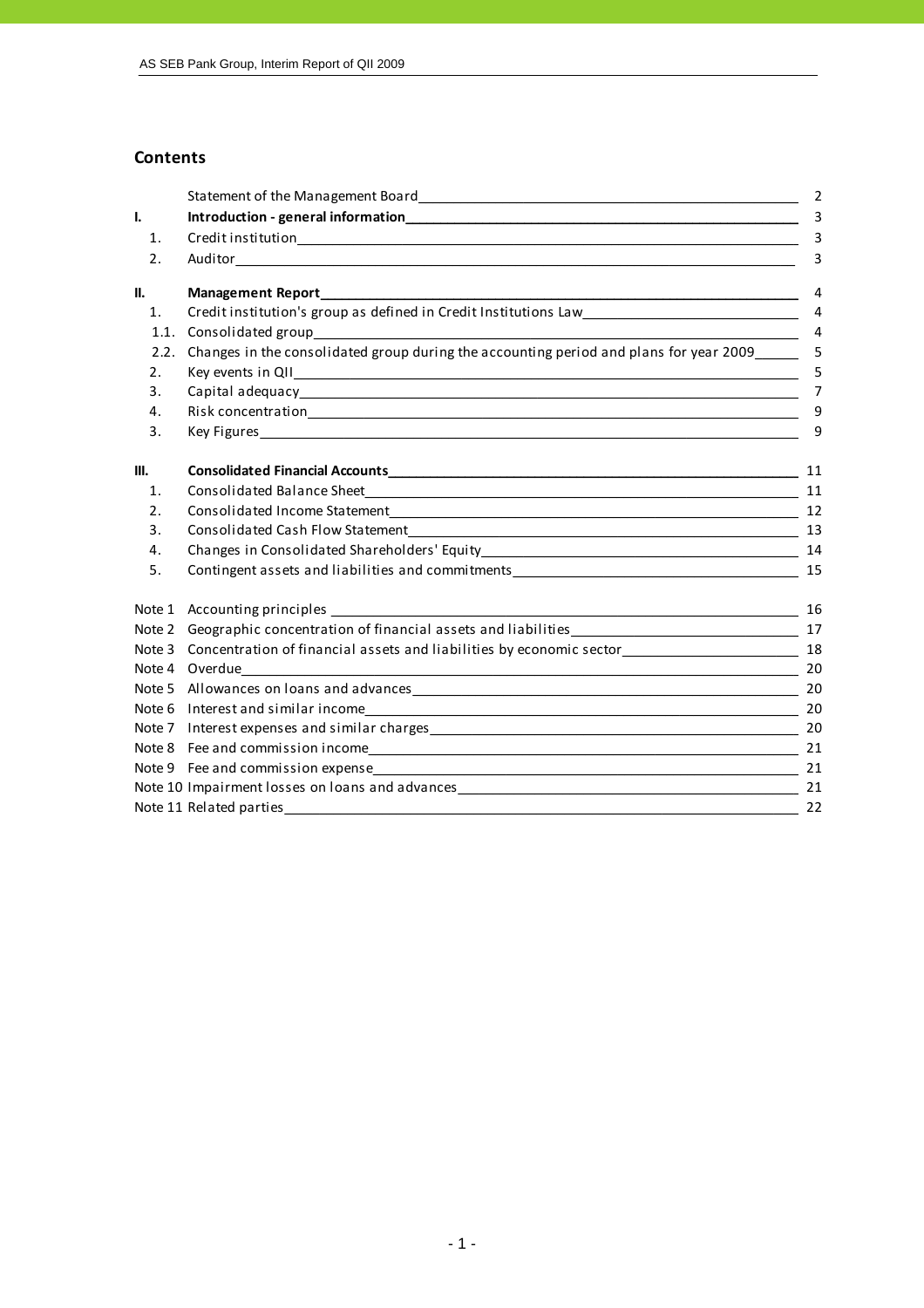#### **Statement of the Management Board**

Management Board of AS SEB Pank is on an opinion that the Interim Report of Quarter II 2009 consists of the following parts and reports:

 Introduction – general information Management Report Consolidated Financial Statements **Notes** 

The financial and other additional information published in the Interim Report of Quarter II 2009 is true and complete. Consolidated financial statements gives a true and fair view of the actual financial position, results of operations and cash flows of the group.

Consolidated financial statements have been compiled in accordance with the International Accounting Standard IAS 34 "Interim financial reporting" and in conformity with the requirements of Eesti Pank for publishing information. AS SEB Pank and subsidiaries of the consolidated group are assumed to be going concern.

Consolidated financial statements for the Quarter II 2009 are not audited.

Ahti Asmann Chairman of the Management Board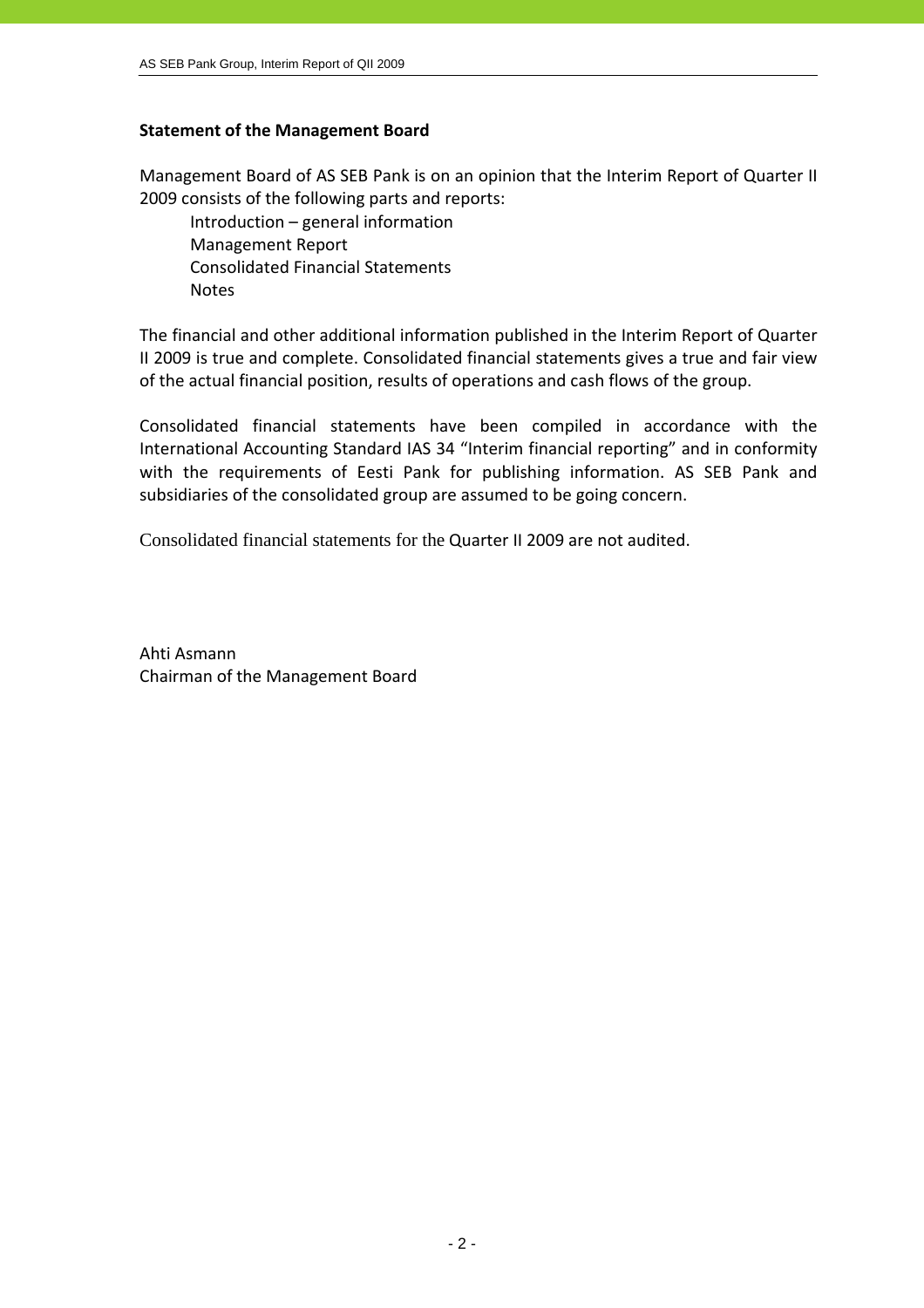#### **I. Introduction ‐ general information**

#### **1. Credit institution**

Company name AS SEB Pank Registry date 08.12.95 Phone  $+3726655100$ Fax  $+372\ 6\ 655\ 102$ SWIFT EEUHEE2X e-mail info@seb.ee Internet homepage http://www.seb.ee

Address Tornimäe Str.2, Tallinn 15010, Estonia Registred in Republic of Estonia Registry code 10004252 (Estonian Commercial Register)

# **2. Auditor**

Registry code 10142876

Report balance sheet date 30.06.2009 Reporting period 01.01.2009 ‐ 30.06.2009

Audit company **AS PricewaterhouseCoopers** Address **Pärnu Str. 15, 10141 Tallinn, Estonia** 

Report currency **Estonian kroon** (EEK), millions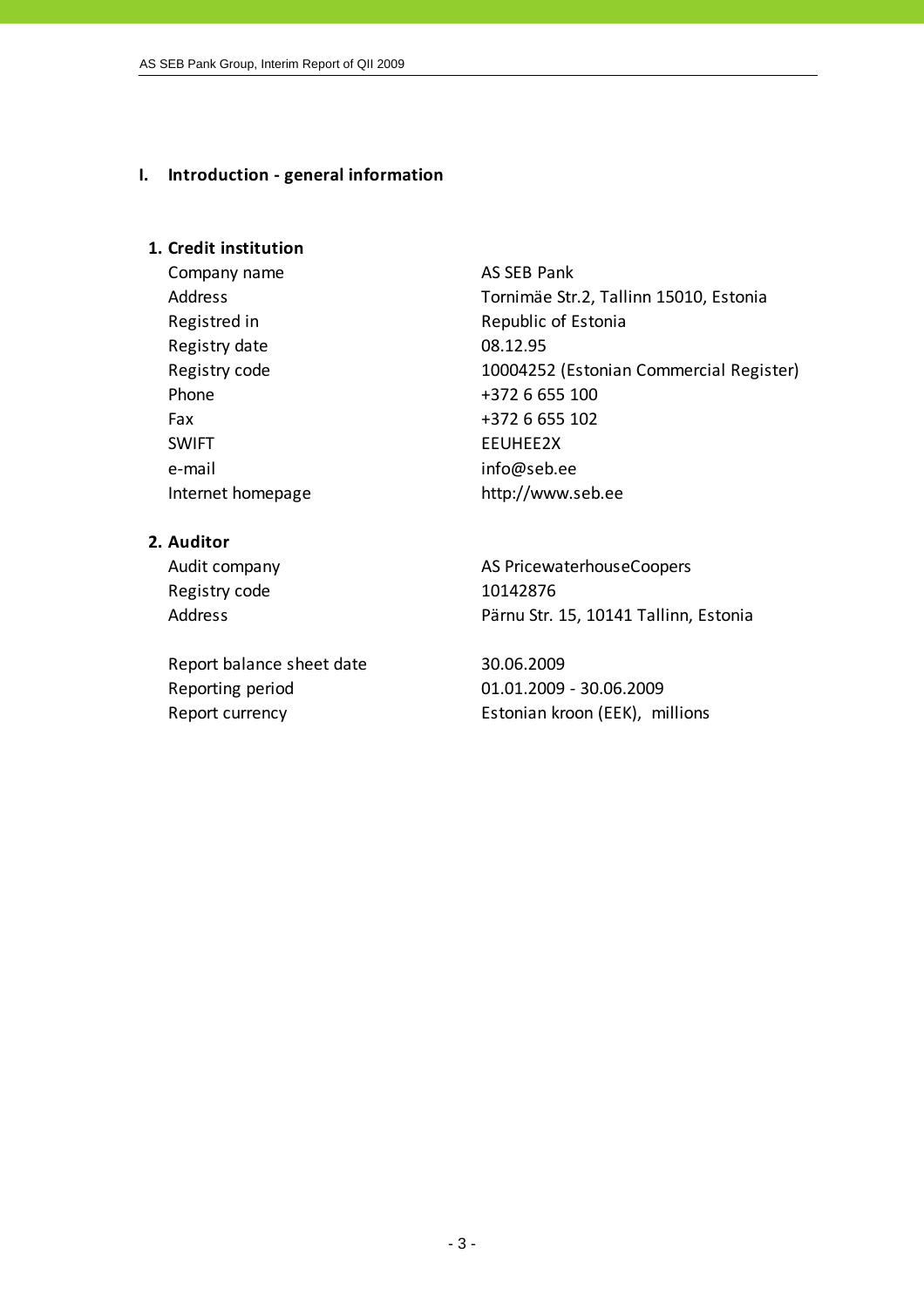#### **II. Management Report**

# **1. Credit institution's group as defined in Credit Institutions Law**

# **1.1. Consolidated group**

 $\bf{30.06.09}$ 

| Company name                      | Register | Reg.date | <b>Address</b>        | <b>Activity</b>                                     | <b>Holding</b><br>(%)<br>$***$ | At an<br>acqui-<br>sition cost<br>(EEK mio) |
|-----------------------------------|----------|----------|-----------------------|-----------------------------------------------------|--------------------------------|---------------------------------------------|
| AS SEB Liising                    | 10281767 | 03.10.97 | Tallinn, Tornimäe 2   | Leasing                                             | 100.0%                         | 23.4                                        |
| AS SEB Kindlustusmaakler*         | 10723587 | 16.01.01 | Tallinn, Tornimäe 2   | Insurance brokerage                                 | 100.0%                         | ٠                                           |
| AS Rentacar*                      | 10303546 | 20.10.97 | Haapsalu, Karja 27    | Leasing                                             | 100.0%                         | ٠                                           |
| AS SEB Varahaldus                 | 10035169 | 22.05.96 | Tallinn, Tornimäe 2   | Asset management                                    | 100.0%                         | 42.5                                        |
| AS SEB Elu- ja Pensionikindlustus | 10525330 | 21.01.99 | Tallinn, Tornimäe 2   | Life and pension insurance                          | 100.0%                         | 30.0                                        |
| AS Bangalo                        | 10088272 | 18.10.96 | Tallinn, Tornimäe 2   | Rental of computers                                 | 100.0%                         | 5.0                                         |
| AS SEB Enskilda                   | 11354037 | 16.02.07 | Tallinn. Tornimäe 2   | Financial consulting                                | 100.0%                         | 11.5                                        |
| OÜ Estectus                       | 10141919 | 23.04.97 | Tallinn, Tornimäe 2   | Real estate                                         | 100.0%                         | 26.2                                        |
| SEB IT Partner Estonia OÜ**       | 10002566 | 20.11.95 | Tallinn. Liimi 1B     | IT consulting, programming                          | 35.0%                          | 0.3                                         |
| AS Sertifits eerimiskes kus **    | 10747013 | 27.03.01 | Tallinn, Pärnu mnt 12 | Data communication services                         | 25.0%                          | 15.0                                        |
| OÜ TietoEnator Support **         | 11065244 | 30.08.04 |                       | Tallinn, Roosikrantsi 11 IT consulting, programming | 20.0%                          | 0.6                                         |
|                                   |          |          |                       |                                                     |                                | 154.5                                       |

All enterprises registered in Estonian Commercial Register.

\* Consolidated subsidaries of AS SEB Liising

\*\* Associates

\*\*\* For all investments the percentage of holding equals to both, the holding from the number of shares as well as from the number of votes.

Parent company of the Group is AS SEB Pank, it's activity being banking (information on page 3).

The 'consolidated group' in the meaning of Credit Institutions Law in Estonia and the 'Group' for IFRS consolidation purposes are identical.

Non‐profit association SEB Heategevusfond is an association, not belonging to the consolidation group, registered on 06.01.2006. The founders of the association are AS SEB Pank and AS SEB Elu‐ ja Pensionikindlustus. The association is aimed at raising and distributing funds for charitable cause to organisations, dealing with children, who have been deprived of parental care. Upon dissolution of the association, the assets remaining after satisfaction of the claims of creditors shall be transferred to a non‐profit association or foundation with similar objectives, entered to the list of associations subject to income tax incentive of the Government of the Republic, or a legal person in public law, state or local government.

Non‐profit association Spordiklubi United is an association, not belonging to the consolidation group, which started activitiy from September 2008. The association is found by AS SEB Pank. The assiotiation is aimed at organising on hobby and competition level sport events and organising promotions for advertising of own and supporter´s activities. Upon dissolution of the association, the assets shall be transferred to a non‐ profit association, foundation or other persons filling the objects by articles in public interests.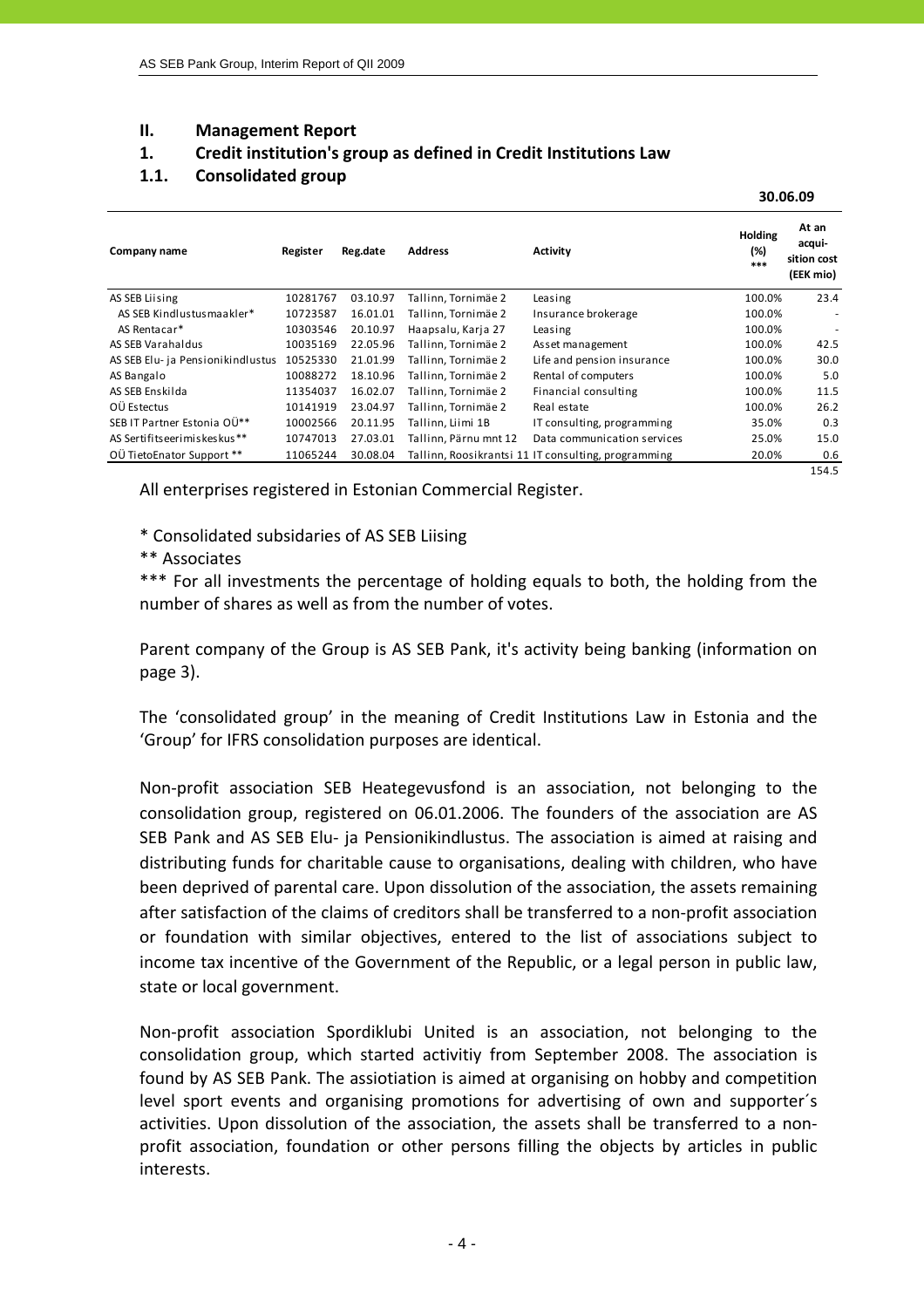# **1.2. Changes in the consolidated group during the accounting period and plans for year 2009**

In January 2009 ownership in AS Bangalo decreased by 42,0 EEK mio.

The name of OÜ Strongler was changed to OÜ Estectus in February.

No such events or trends have occurred by the time of publishing the report, which would affect the financial strategy of the group in 2009.

# **2. Key events in QII**

The activity of clients remained stable in almost all business areas in comparison to the first quarter of 2009 whilst SEB has improved its position in the area of everyday banking. The payment packages of SEB have been well received by clients, which is evident in the 2% increase in term deposits and 1.7% increase in the market share of debit cards over the last year.

More and more private clients are protecting their new loans with loan payment insurance. 70 per cent of new mortgage loans and 40 of consumer loans are covered with insurance.

Overall loan activity has stabilised on the pre‐loan boom level, which can be considered an adequate level in the current economic conditions.

All SEB branches have also been offering leasing products since 1 June. Clients who have both leasing and loan products used to have to communicate with two different contact persons in the bank, but now they can discuss leasing and banking services with the same client executive, who can help the client in all issues.

SEB created the technical options at its branches that allowed people to vote electronically in the European Parliament elections from 28 May to 3 June when visiting the bank's branches.

The business competition for young people – Ajujaht 2009 – that is sponsored by SEB was won by the business idea for an innovative fish-growing system. The one-million-kroon prize fund of the competition was distributed between the eight business ideas that made it to the final and special award winners. The winner of Ajujaht GrowFish won 235,000 kroons as a result of the jury's votes. The winner of Ajujaht is planning to manufacture a wireless system for fish farms that allows them to make the organisation and monitoring of their activities easier. The new Ajujaht competition will start in September.

SEB opened a new branch in the Rocca al Mare Shopping Centre on 7 May. The new SEB branch in the Rocca al Mare Shopping Centre offers all banking services: clients can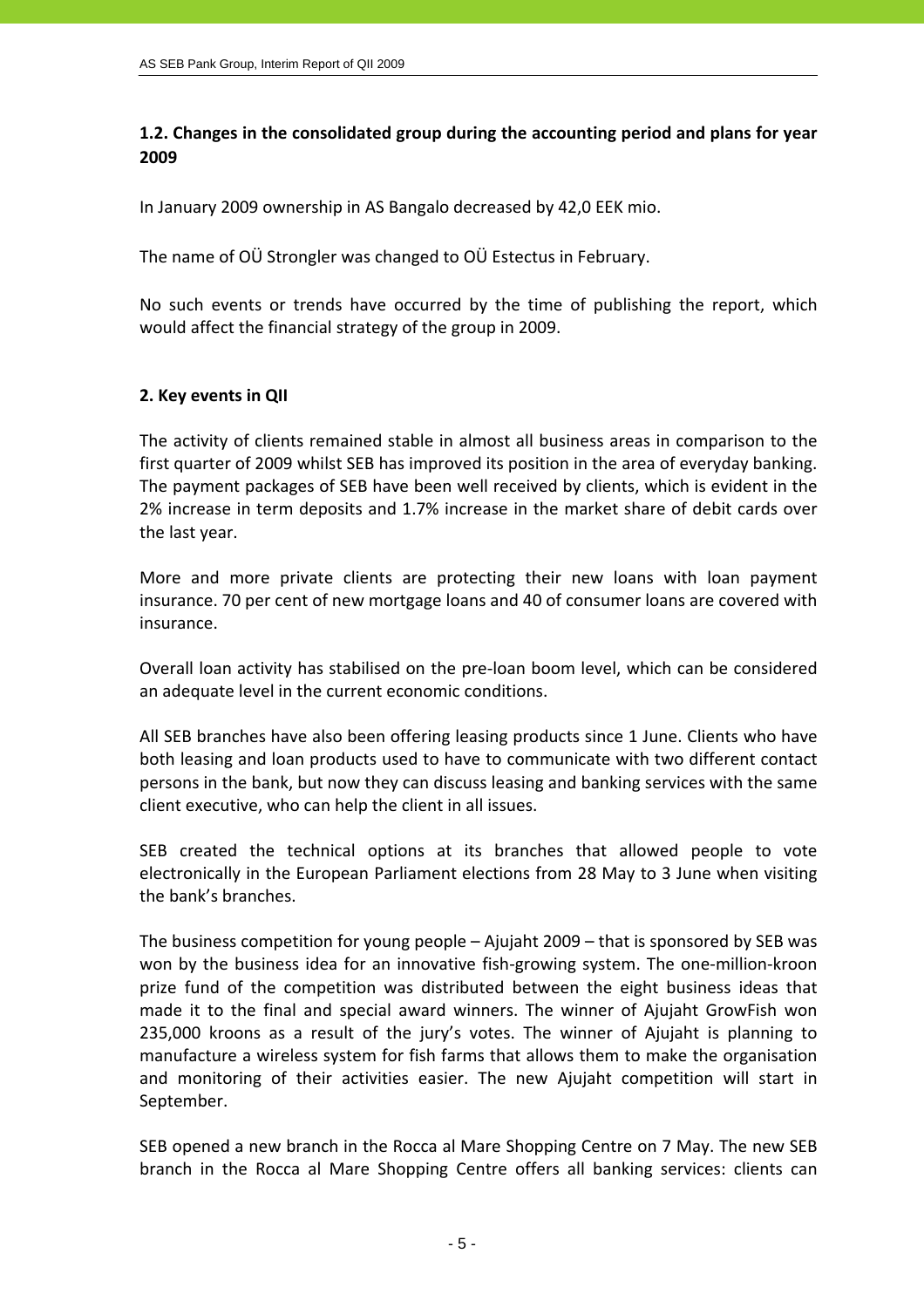conclude all banking transactions, sign contracts, conclude cash transactions, use the internet bank, ATMs and cash deposit terminals. The new branch also offers investment and loan advice to private and corporate clients at the branch.

The international Trade Finance Magazine named SEB the best financer of foreign trade in the Nordica and Baltic region. Trade Finance Magazine conducts annual surveys of companies in different regions that are active in the area of foreign trade. The companies assessed the banks selected by them by answering the questions sent by Trade Finance Magazine. The Nordic Countries and the Baltic States were regarded as a single region for the first time and SEB emerged as the best financier of foreign trade in said region on the basis of the survey results.

On 2 June 2009, SEB announced that it is reducing its second pension pillar fund management charges. SEB will reduce the management fee of the SEB Conservative Pension Fund from 1.20 per cent to 0.95 per cent from 1 January 2010. SEB will transfer to the volume‐based management charges stipulated by law in the case of all second pension pillar funds.

SEB has been offering a pension contract for payouts to its second pension pillar clients from 8 June 2009, which assigns SEB the obligation to make the agreed pension payments to the pensioner until the end of their life.

The more than 801 900 clients of the SEB Group are served by 1516 employees. Clients are served through different channels such as 58 branches, 219 online post offices, 349 ATMs and 6374 POS terminals. There are more than 495 000 debit and credit cards in use. More than 69 per cent of clients also use the services of U‐Net and U‐Net Business.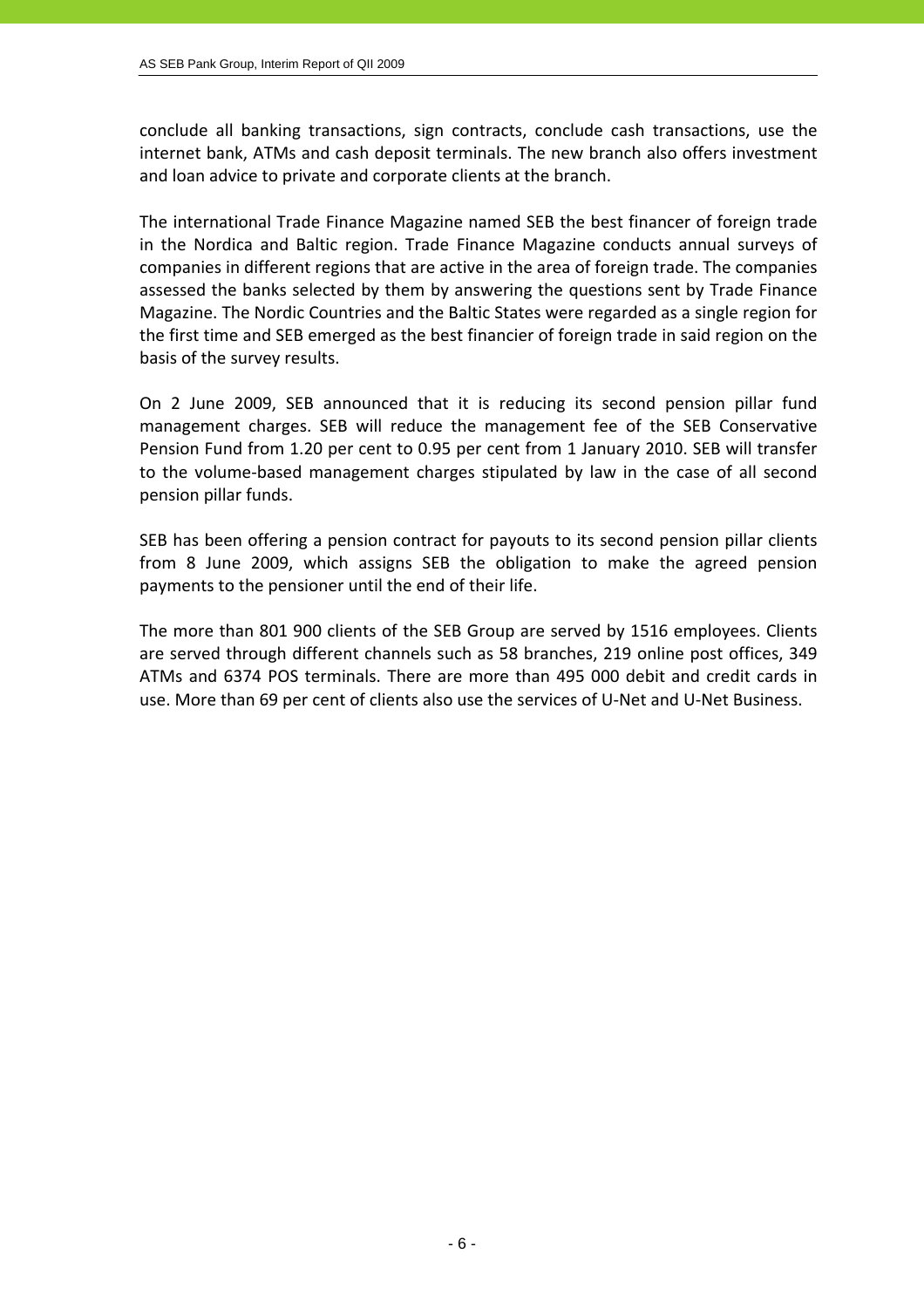#### **3. Capital adequacy**

AMA of operational risk

Transition period floor of own funds if using IRB

| (millions of EEK) |  |
|-------------------|--|
|                   |  |

| <b>CAPITAL BASE</b>                                                                       | 30.06.09 | 31.12.08 |
|-------------------------------------------------------------------------------------------|----------|----------|
| Paid-in share capital                                                                     | 665.6    | 665.6    |
| Premium                                                                                   | 1,346.6  | 1,346.6  |
| General banking reserves                                                                  | 306.0    | 304.9    |
| Retained earnings / loss                                                                  | 6,426.6  | 5,571.0  |
| Unrealised profit for previous periods on shares of subsidiaries and associated companies |          |          |
| (negative)                                                                                | $-3.9$   | $-3.7$   |
| Intangibles                                                                               | $-9.8$   | $-390.5$ |
| Loss for the period (group without life insurance)                                        | $-564.6$ | 0.0      |
| Audited profit for the period (group without life insurance)                              | 0.0      | 856.8    |
| Total primary own funds                                                                   | 8,166.5  | 8,350.7  |
| Subordinated debt                                                                         | 2,613.0  | 2,613.0  |
| Available for sale financial instruments                                                  | $-3.7$   | $-2.5$   |
| Unrealised part of profit on shares of subsidiaries and associated companies              | 1.8      | 1.7      |
| Allowances and adjustments exceeding expected loss                                        | 0.0      | 0.5      |
| Total supplementary own funds                                                             | 2,611.1  | 2,612.7  |
| Majority holding in other credit and financial institutions                               | 1.6      | 3.6      |
| Majority holding in insurers                                                              | 30.0     | 30.0     |
| Expected loss (if standard method, then =0)                                               | 71.9     | 0.0      |
| <b>Total deductions</b>                                                                   | 103.5    | 33.6     |
| Total third level own funds                                                               |          |          |
| Primary own funds after deductions                                                        | 8,114.8  | 8,333.9  |
| Supplementary own funds included in calculation of capital adequacy                       | 2,559.3  | 2,595.9  |
| Own funds included in calculation of capital adequacy                                     | 10,674.1 | 10,929.8 |
|                                                                                           |          |          |
| <b>CAPITAL REQUIREMENTS</b>                                                               | 30.06.09 | 31.12.08 |
| Central government and central banks with standardised approach                           | 23.4     | 22.4     |
| Municipalities and regions with standardised approach                                     | 92.3     | 90.2     |
| State agencies, non-profit institutions and associations with standardised approach       | 2.2      | 2.0      |
| Retail claims with standardised approach                                                  | 259.9    | 289.2    |
| Overdue claims with standardised approach                                                 | 13.0     | 3.9      |
| Shares of investment funds with standardised approach                                     | 5.6      | 5.4      |
| Other assets with standardised approach                                                   | 56.6     | 91.3     |
| Credit institutions, investment firms and municipalities with IRB                         | 18.3     | 20.4     |
| Other companies with IRB                                                                  | 2,788.5  | 2,816.1  |
| Retail claims with IRB                                                                    | 799.1    | 715.5    |
| Total capital requirements for covering the credit risk and counterparty credit risk      | 4,058.9  | 4,056.4  |

Calculations are made for Group without AS SEB Elu- ja Pensionikindlustus (life insurance), holding in insurer is deducted.

Capital requirement for covering interest position risk 25.5 19.2 Capital requirement for covering equity position risk and the context of the context of the context of the context of the context of the context of the context of the context of the context of the context of the context of

Capital requirements total 6.1 and 5.222.0 4,217.5 4,222.0

Capital requirements for calculating capital adequacy 6,510.8 6,510.8

5,389.9 6,510.8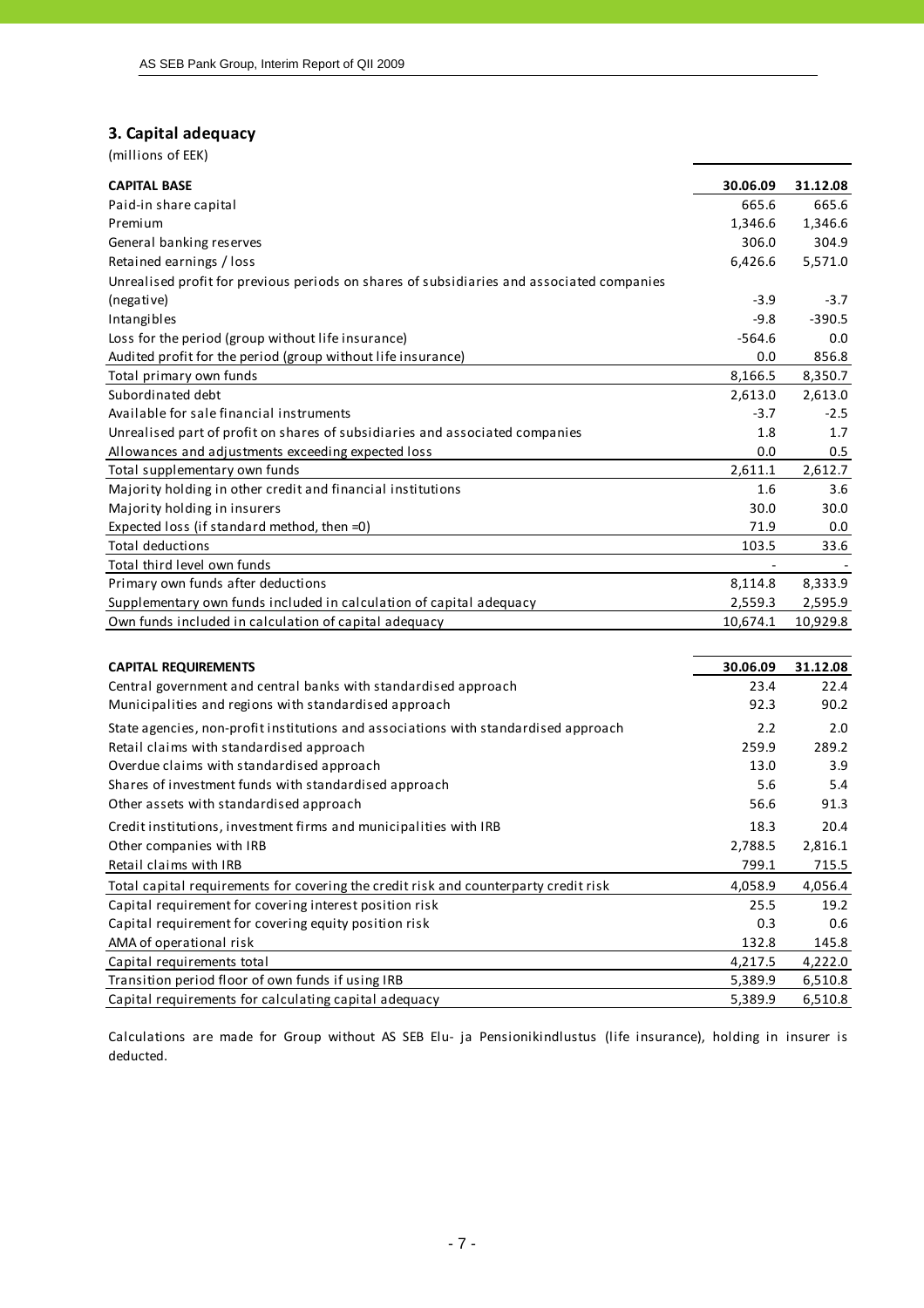#### **CAPITAL RATIOS**

Capital adequacy (%) Tier 1 Capital Ratio (%) Tier 2 Capital Ratio (%)

| <b>MEMBERS OF CONSOLIDATION GROUP,</b> |
|----------------------------------------|
| INCLUDED TO CAPITAL ADEQUACY           |
| <b>CALCULATION</b>                     |

AS SEB Liising AS SEB Varahaldus AS Bangalo AS SEB Enskilda OÜ Estectus

| 30.06.09 | 31.12.08 |
|----------|----------|
| 19.80    | 16.79    |
| 15.06    | 12.80    |
| 4.74     | 3.99     |

**MEMBERS OF CONSOLIDATION GROUP, NOT INCLUDED TO CAPITAL ADEQUACY CALCULATION**

AS SEB Pank AS SEB Elu- ja Pensionikindlustus

In Estonia the Basel II capital adequacy rules are in effect from 1 January 2007. Basel II is capital adequacy framework which aims to converge regulative capital to the actual capital need of the bank according to its risk profile. Capital requirements for credit risk are reflecting the actual risk better than the previous rules, capital requirements for operational risk are introduced and the risk management and internal capital assessment of banks are subject to stricter scrutiny by the supervisors. In period 01.01.2008 ‐ 30.06.2008 SEB Pank Group used standard method for calculation of credit risk and market risk and base method for calculating operational risk. From July 1, 2008, after respective permissions were granted by the supervisors, SEB Pank Group started to use the internal ratings based approach for reporting of credit risk and advanced approach for reporting of operational risk under Basel II.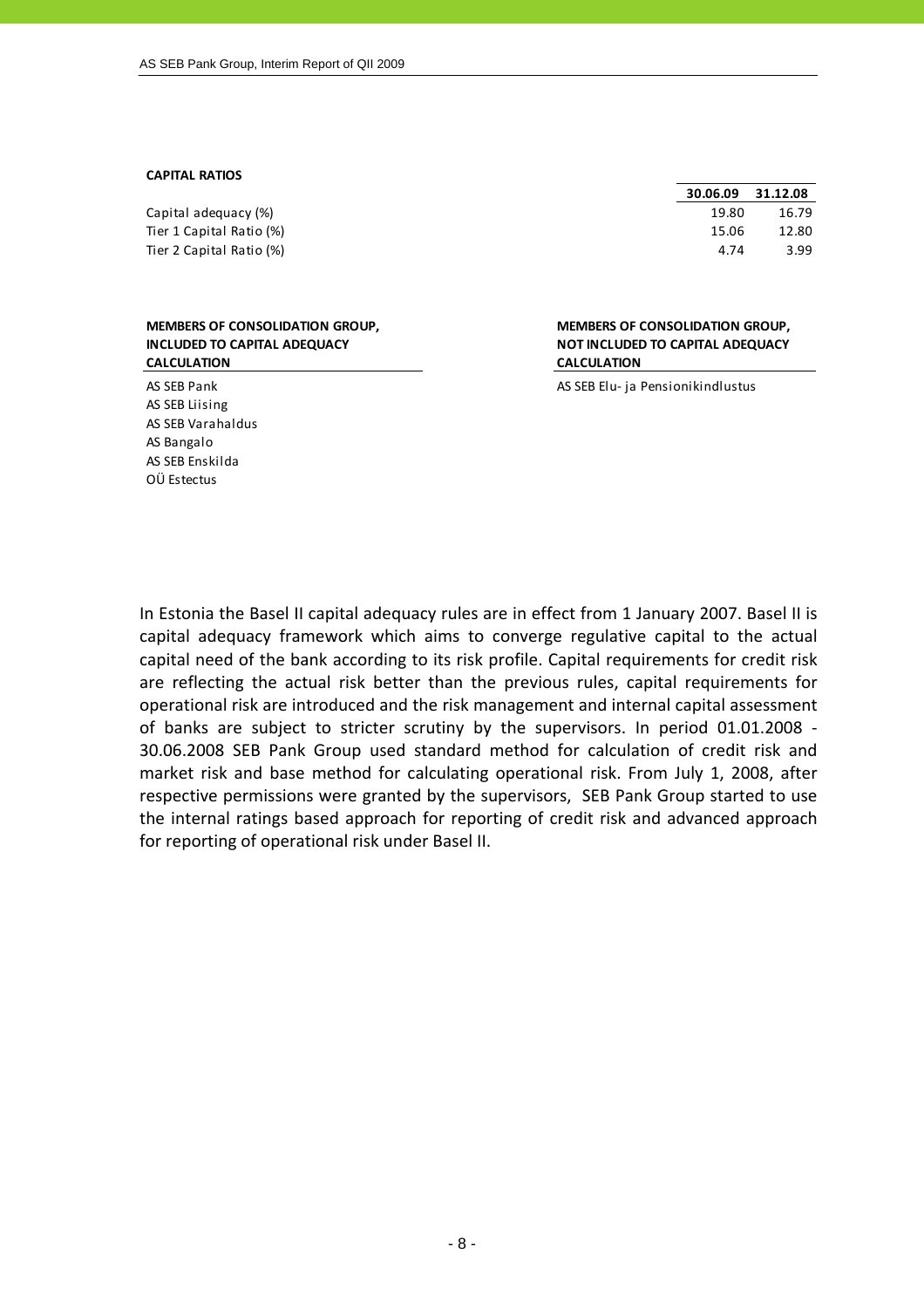#### **4. Risk concentration**

|                                                                                                      | 30.06.09 | 31.12.08 | 30.06.08      |
|------------------------------------------------------------------------------------------------------|----------|----------|---------------|
| Total claims against persons associated with the credit institution's<br>consolidation group, EEKmio | 19.4     | 15.7     | 15.2          |
| The share of claims of the persons associated with the credit institution's                          |          |          |               |
| consolidation group in net own funds, %,                                                             | 0.18     | 0.14     | 0.15          |
| Total of large exposure claims, EEKmio                                                               | 2,349.1  | 2,378.9  | 2,368.8       |
| The share of large exposure claims in net own funds, %                                               | 21.86    | 21.77    | 23.51         |
| Number of large exposure customers, pcs                                                              |          |          | $\mathcal{L}$ |

#### **3. Key Figures**

|                                                                    | 30.06.09 | 31.12.08 | 30.06.08 |
|--------------------------------------------------------------------|----------|----------|----------|
| Net profit / loss, EEKmio                                          | $-541.8$ | 766.4    | 311.9    |
|                                                                    |          |          |          |
| Average equity, EEKmio                                             | 8,559.7  | 8,457.8  | 8,237.4  |
| Return on equity (ROE), %                                          | $-12.66$ | 9.06     | 7.57     |
| Average assets, EEKmio                                             | 81,842.6 | 86,625.7 | 87,427.7 |
|                                                                    |          |          | 0.71     |
| Return on assets (ROA), %                                          | $-1.32$  | 0.88     |          |
| Net interest income (excl. off-balance sheet transactions), EEKmio | 730.8    | 1,873.3  | 902.3    |
| Average interest earning assets, EEKmio                            | 78,934.3 | 81,912.7 | 81,616.4 |
| Net interest margin (NIM), %                                       | 1.85     | 2.29     | 2.21     |
| SPREAD, %                                                          | 1.50     | 1.86     | 1.80     |
| Cost / Income ratio, %                                             | 83.5     | 43.0     | 41.1     |
| Impaired NPL / gross portfolio, %                                  | 4.40     | 2.35     | 1.64     |

#### **Explanations**

Return on equity (ROE) = Net profit (loss) / Average equity \* 100

Average equity = (equity of actual period end+ equity of previous year end) / 2

Return on assets (ROA) = Net profit / Average assets \* 100

Average assets = (assets of actual period end+ assets of previous year end)  $/ 2$ Net interest margin (NIM) = Net interest income (excl. off-balance sheet transactions) / Average interest earning assets \* 100

SPREAD = Yield on interest earning assets ‐ Cost of interest bearing liabilities Cost of interest bearing liabilities = Interest expenses (excl. off‐balance sheet transactions) / Average interest bearing liabilities \*100

Cost / Income Ratio = Total Operating Expenses / Total Income \* 100

Impaired NPL / gross portfolio = Impaired, non-performing loans, gross / Loans and advances to customers without allowances for doubtful debt \* 100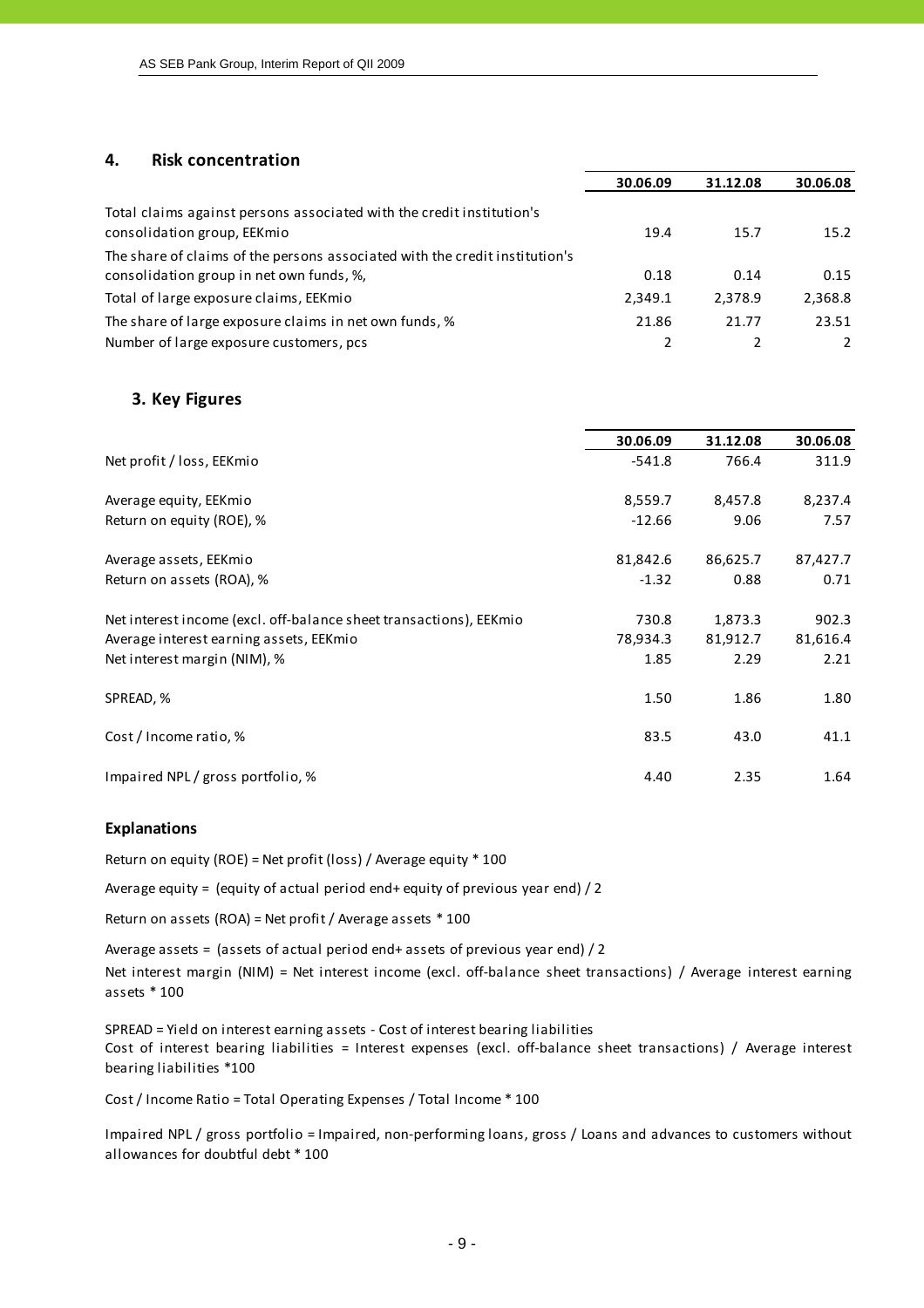#### **Interest earning assets:**

Balances with central bank

Loans and advances to credit institutions

Loans and advances to customers (Financial assets held for trading + Financial assets at fair value through profit or loss + Available‐for‐sale financial assets) excl. shares and fund participations

(all without accured interests)

#### **Interest bearing liabilities:**

Due to credit institutions Due to customers Loan funds Issued securities Subordinated loans (all without accured interests)

#### **Total Operating Expenses:**

Personnel expenses Other expenses Depreciation, amortization and impairment of tangible and intangible assets

#### **Total Income:**

Net Interest Income Net fee and commission income Net income from foreign exchange Gains less losses from financial assets at fair value through profit or loss Income from insurance activities Income from dividends Gains less losses from investment securities Share of profit of associates Other income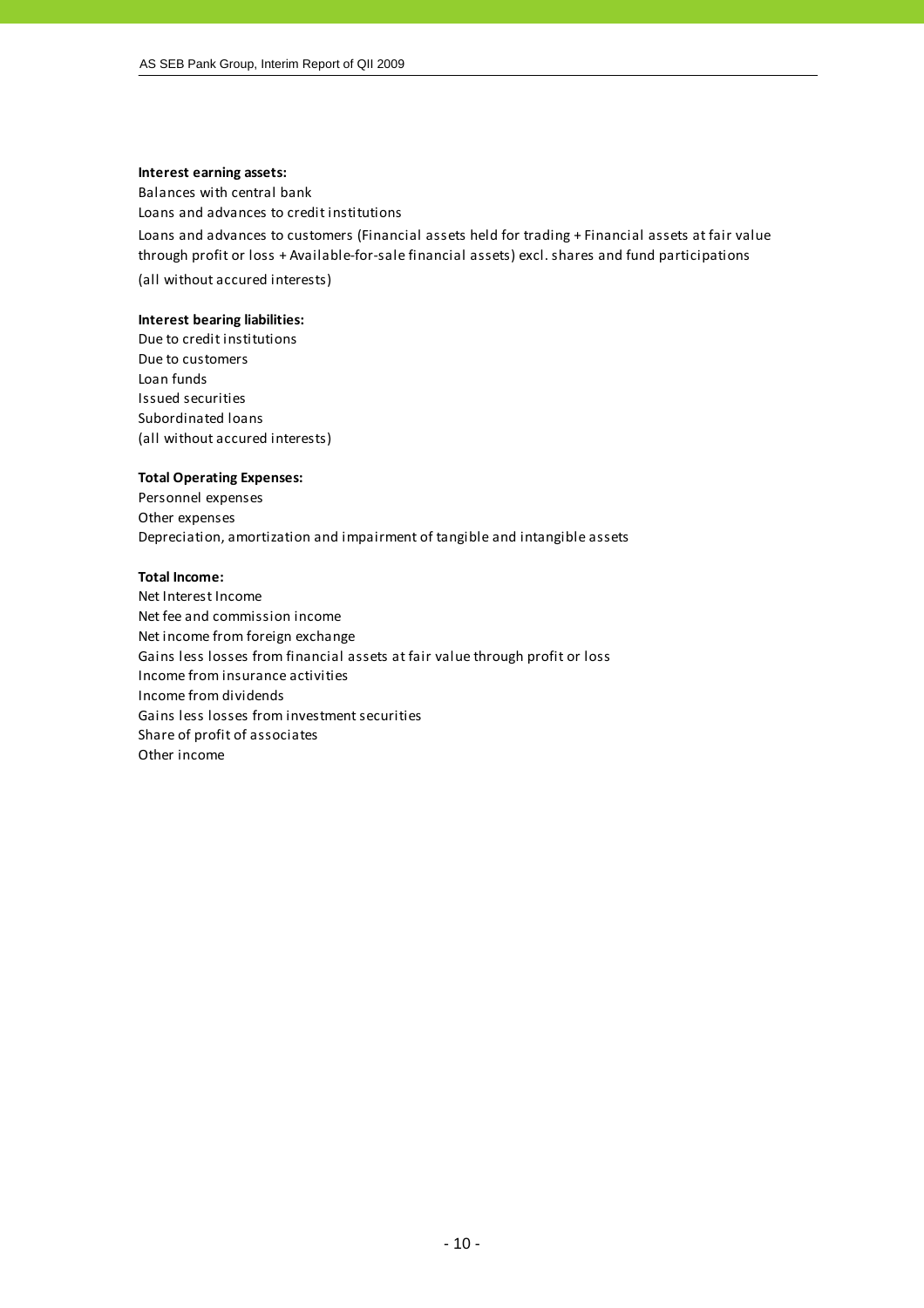# **III. Consolidated Financial Accounts**

## **1. Consolidated Balance Sheet**

|                                                            |         | 30.06.09 31.12.08 |
|------------------------------------------------------------|---------|-------------------|
| <b>ASSETS</b>                                              |         |                   |
| Cash                                                       | 636.2   | 712.1             |
| Balances with central bank                                 | 4,864.5 | 5,739.4           |
| Loans and advances to credit institutions                  | 5,022.9 | 6,026.6           |
| Loans and advances to customers                            |         | 65,788.6 69,619.0 |
| Financial assets held for trading                          | 326.8   | 399.2             |
| Financial assets at fair value through profit or loss      | 886.8   | 1,043.3           |
| Available-for-sale financial assets                        | 184.1   | 412.4             |
| Other assets                                               | 726.7   | 598.1             |
| Deferred income tax assets                                 | 0.0     | 0.0               |
| Investments in associates                                  | 9.6     | 9.2               |
| Intangible assets                                          | 9.8     | 390.5             |
| Property plant and equipment                               | 132.7   | 146.6             |
| <b>TOTAL ASSETS</b>                                        |         | 78,588.7 85,096.4 |
|                                                            |         |                   |
| LIABILITIES AND SHAREHOLDERS' EQUITY                       |         |                   |
| Due to credit institutions                                 |         | 31,465.6 35,776.4 |
| Due to customers                                           |         | 33,359.2 35,006.2 |
| Lending funds                                              | 178.2   | 129.9             |
| Other liabilities                                          | 1,660.9 | 1,516.2           |
| Deferred income tax liabilities                            | $0.0\,$ | 0.0               |
| Issued debt securities                                     | 0.0     | 106.1             |
| Financial liabilities at fair value through profit or loss | 377.4   | 497.6             |
| Provisions                                                 | 643.3   | 611.2             |
| Subordinated loans                                         | 2,616.7 | 2,620.9           |
| <b>Total Liabilities</b>                                   |         | 70,301.3 76,264.5 |
|                                                            |         |                   |
| Share capital                                              | 665.6   | 665.6             |
| Share premium                                              | 1,346.6 | 1,346.6           |
| Other reserves                                             | 317.4   | 318.9             |
| Translation reserve                                        | $0.0\,$ | 0.0               |
| Retained earnings                                          | 5,957.8 | 6,500.8           |
| Total shareholders' equity                                 | 8,287.4 | 8,831.9           |
| TOTAL LIABILITIES AND SHAREHOLDERS' EQUITY                 |         | 78,588.7 85,096.4 |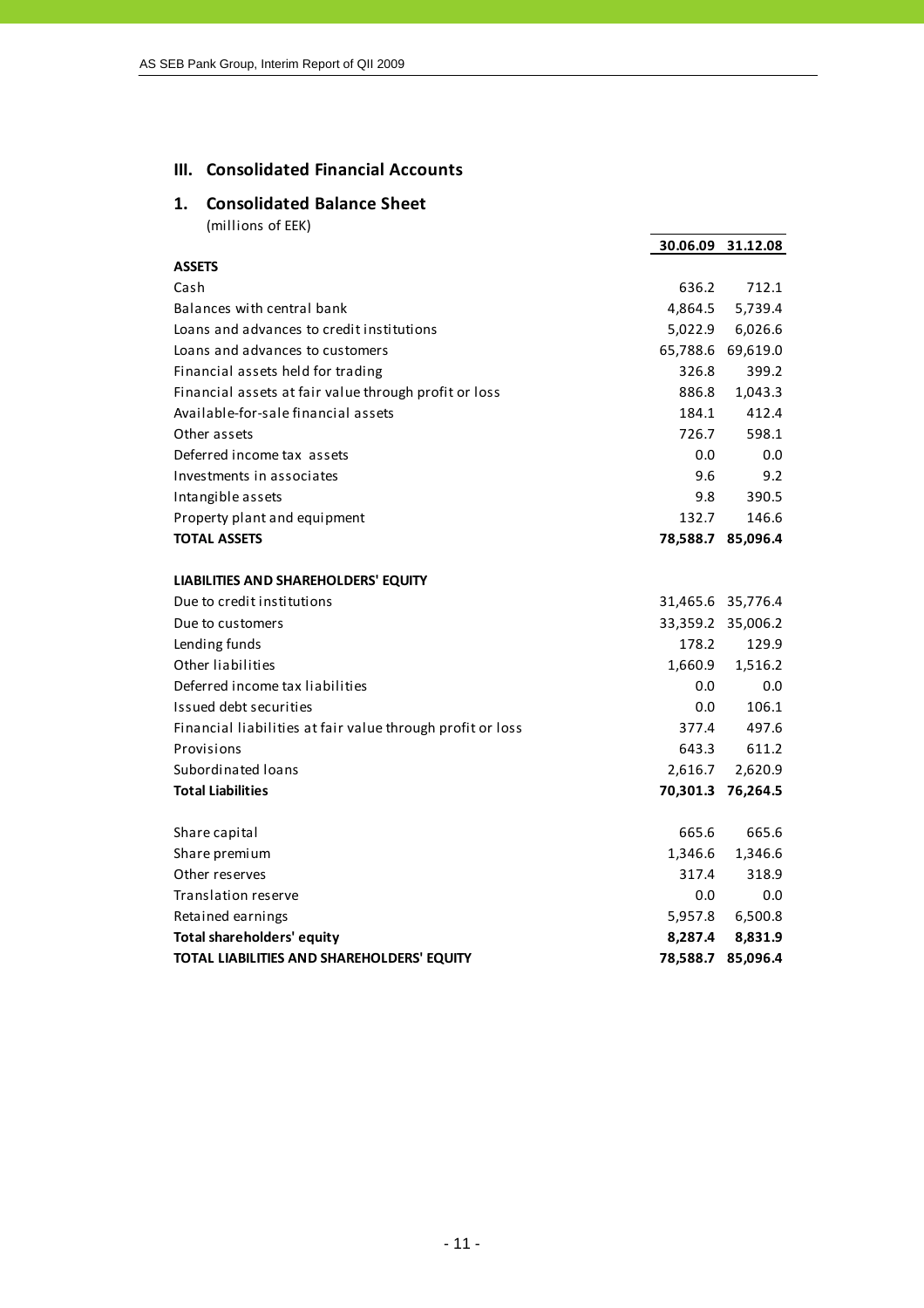# **2. Consolidated Income Statement**

|                                                               |                | 2009          |          | 2008            |          |
|---------------------------------------------------------------|----------------|---------------|----------|-----------------|----------|
|                                                               |                | Note 6 months |          | QII 6 months    | QII      |
| Interest and similar income                                   | 6              | 1,841.9       | 805.0    | 2,480.3 1,238.5 |          |
| Interest expenses and similar charges                         | $\overline{7}$ | $-1,111.1$    | $-466.3$ | $-1,578.0$      | $-792.6$ |
| Net Interest Income                                           |                | 730.8         | 338.7    | 902.3           | 445.9    |
| Fee and commission income                                     | 8              | 389.7         | 203.0    | 578.9           | 304.7    |
| Fee and commission expense                                    | 9              | $-119.8$      | $-60.4$  | $-168.3$        | $-86.5$  |
| Net fee and commission income                                 |                | 269.9         | 142.6    | 410.6           | 218.2    |
| Net income from foreign exchange                              |                | 54.6          | 26.6     | 67.6            | 29.1     |
| Gains less losses from financial assets at fair value through |                |               |          |                 |          |
| profit or loss                                                |                | $-1.5$        | $-5.9$   | $-27.0$         | $-6.9$   |
| Income from insurance activities                              |                | 40.3          | 20.2     | 4.9             | 18.4     |
| Income from dividends                                         |                | 0.0           | $-0.1$   | 0.0             | 0.0      |
| Gains less losses from investment securities                  |                | 5.8           | 0.0      | 148.5           | 148.5    |
| Share of profit of associates                                 |                | 0.4           | 1.1      | 1.8             | 0.0      |
| Other income                                                  |                | 6.3           | 2.9      | 3.2             | 2.0      |
|                                                               |                |               |          |                 |          |
| Personnel expenses                                            |                | $-329.8$      | $-153.1$ | $-344.1$        | $-153.3$ |
| Other expenses                                                |                | $-184.7$      | $-97.6$  | $-206.4$        | $-108.8$ |
| Depreciation, amortization and impairment of tangible and     |                |               |          |                 |          |
| intangible assets                                             |                | $-411.0$      | $-394.8$ | $-32.1$         | $-15.6$  |
|                                                               |                |               |          |                 |          |
| Profit before impairment losses on loans and advances         |                | 181.1         | $-119.4$ | 929.3           | 577.5    |
| Impairment losses on loans and advances                       | 10             | $-722.9$      | $-432.4$ | $-613.8$        | $-320.8$ |
|                                                               |                |               |          |                 |          |
| Profit before income tax                                      |                | $-541.8$      | $-551.8$ | 315.5           | 256.7    |
| Income tax                                                    |                | 0.0           | 0.0      | $-3.6$          | $-1.7$   |
| Net profit                                                    |                | $-541.8$      | $-551.8$ | 311.9           | 255.0    |

| <b>Statement of comprehensive income</b>           |          |          |              |       |
|----------------------------------------------------|----------|----------|--------------|-------|
|                                                    | 2009     |          | 2008         |       |
|                                                    | 6 months |          | QII 6 months | QII   |
| Net profit                                         | $-541.8$ | $-551.8$ | 311.9        | 255.0 |
| Other comprehensive income                         |          |          |              |       |
| Revaluation of available-for-sale financial assets | $-2.7$   | 20.4     | $-3.1$       | 0.3   |
| Translation reserve                                | 0.0      | 0.0      | 0.8          | 2.1   |
| Total other comprehensive income                   | $-2.7$   | 20.4     | $-2.3$       | 2.4   |
| Total comprehensive income                         | -544.5   | $-531.4$ | 309.6        | 257.4 |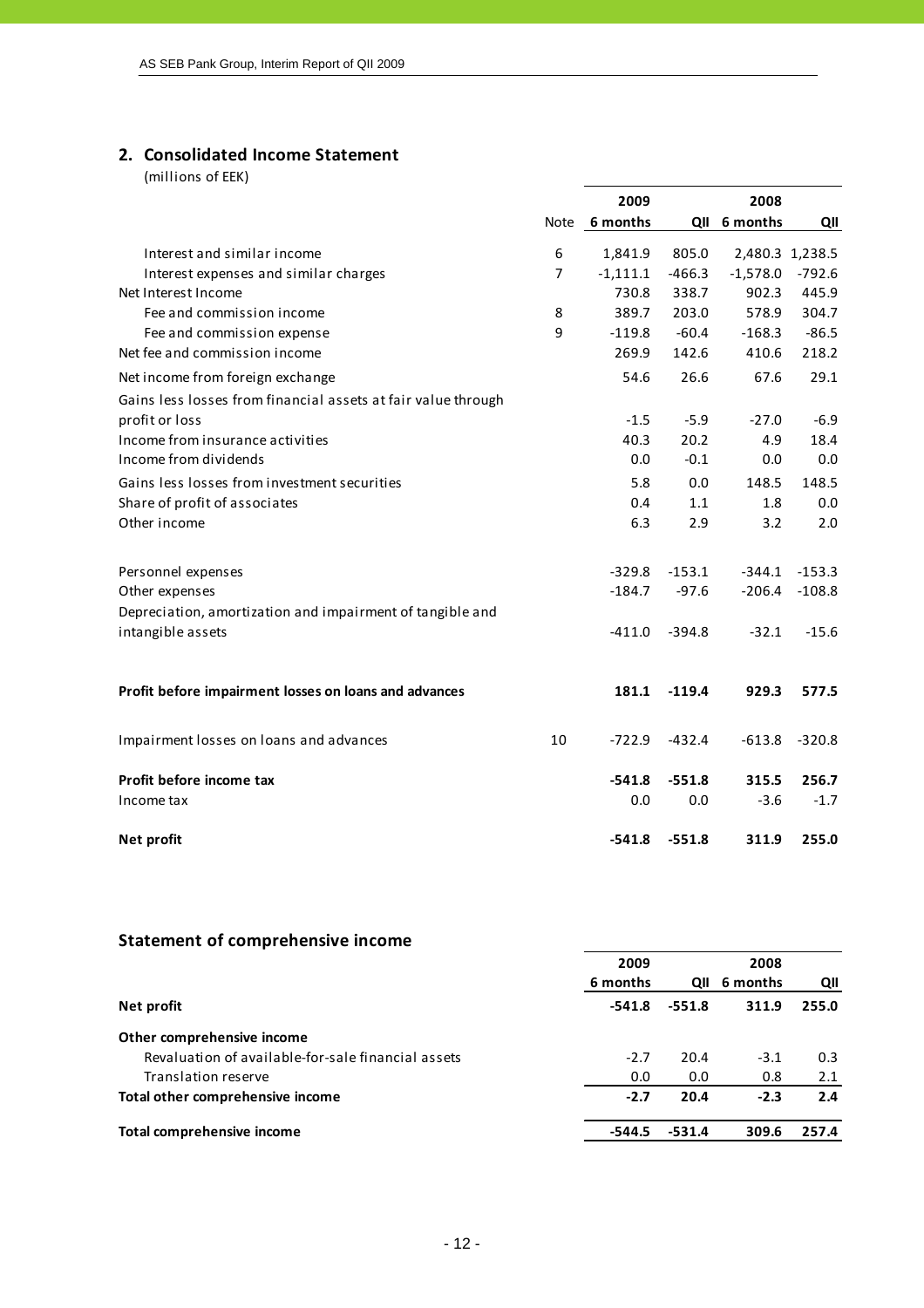## **3. Consolidated Cash Flow Statement**

| וייייי ט כווטוויויון                                                         |            |            |
|------------------------------------------------------------------------------|------------|------------|
|                                                                              | 2009       | 2008       |
|                                                                              | 6 months   | 6 months   |
| I. Cash flows from operating activities                                      |            |            |
| Interest received                                                            | 1,659.5    | 2,178.0    |
| Interest paid                                                                | $-793.9$   | $-1,096.7$ |
| Fee and commission received                                                  | 389.7      | 578.9      |
| Net trading income and other operating income                                | 70.0       | $-11.5$    |
| Personnel expenses and other operating expenses                              | $-477.0$   | $-598.0$   |
| Income taxes paid                                                            | 0.0        | $-3.6$     |
| Revaluation adjustments                                                      | $-5.9$     | $-10.9$    |
| Cash flows from operating profits before changes in the operating assets and |            |            |
| liabilities                                                                  | 842.4      | 1,036.2    |
| Changes in operating assets:                                                 |            |            |
| Loans and advances to credit institutions                                    | $-78.1$    | 645.1      |
| Loans and advances to customers                                              | 2,895.2    | $-219.3$   |
| Other assets                                                                 | 485.9      | 514.1      |
| <b>Changes of operating liabilities:</b>                                     |            |            |
| Due to credit institutions                                                   | $-3,879.1$ | $-388.7$   |
| Due to customers                                                             | $-1,616.9$ | $-830.6$   |
| Lending funds                                                                | 48.2       | $-19.7$    |
| Other liabilities                                                            | $-728.6$   | $-897.4$   |
| Cash flow from operating activities                                          | $-2,031.0$ | $-160.3$   |
| II. Cash flows from investing activities                                     |            |            |
|                                                                              |            |            |
| Net increase-/decrease+ of investment portfolio securities                   | 387.6      | 235.0      |
| Proceeds from sale and liquidation of associates                             | 5.4        | 46.2       |
| Purchase of investment properties, tangible and intangible assets            | $-17.5$    | $-35.0$    |
| Proceeds from sale of investment properties, tangible and intangible assets  | 1.1        | 2.0        |
| Cash flow from investing activities                                          | 376.6      | 248.2      |
| III. Cash flows from financing activities                                    |            |            |
| Proceeds from debt securities (issuing)                                      | 0.0        | 229.9      |
| Repurchasing of debt securities                                              | $-100.8$   | $-331.3$   |
| Cash flow from financing activities                                          | $-100.8$   | $-101.4$   |
|                                                                              |            |            |
| Net increase in cash and cash equivalents                                    | $-1,755.2$ | $-13.5$    |
| Cash and cash equivalents at beginning of period                             | 12,153.1   | 10,219.9   |
| Effect of exchange rate changes on cash and cash equivalents                 | $-2.8$     | $-10.2$    |
|                                                                              |            |            |
| Cash and cash equivalents at end of period                                   | 10,395.1   | 10,196.2   |
|                                                                              |            |            |
|                                                                              |            |            |

| Cash and cash equivalents includes:          | 30.06.09 | 30.06.08 |
|----------------------------------------------|----------|----------|
| Cash on hand                                 | 636.2    | 660.3    |
| Balances with the central bank               | 4.863.5  | 3.824.6  |
| Liquid deposits in other credit institutions | 4.893.0  | 5.518.9  |
| Trading portfolio                            | 2.4      | 192.4    |
|                                              | 10.395.1 | 10.196.2 |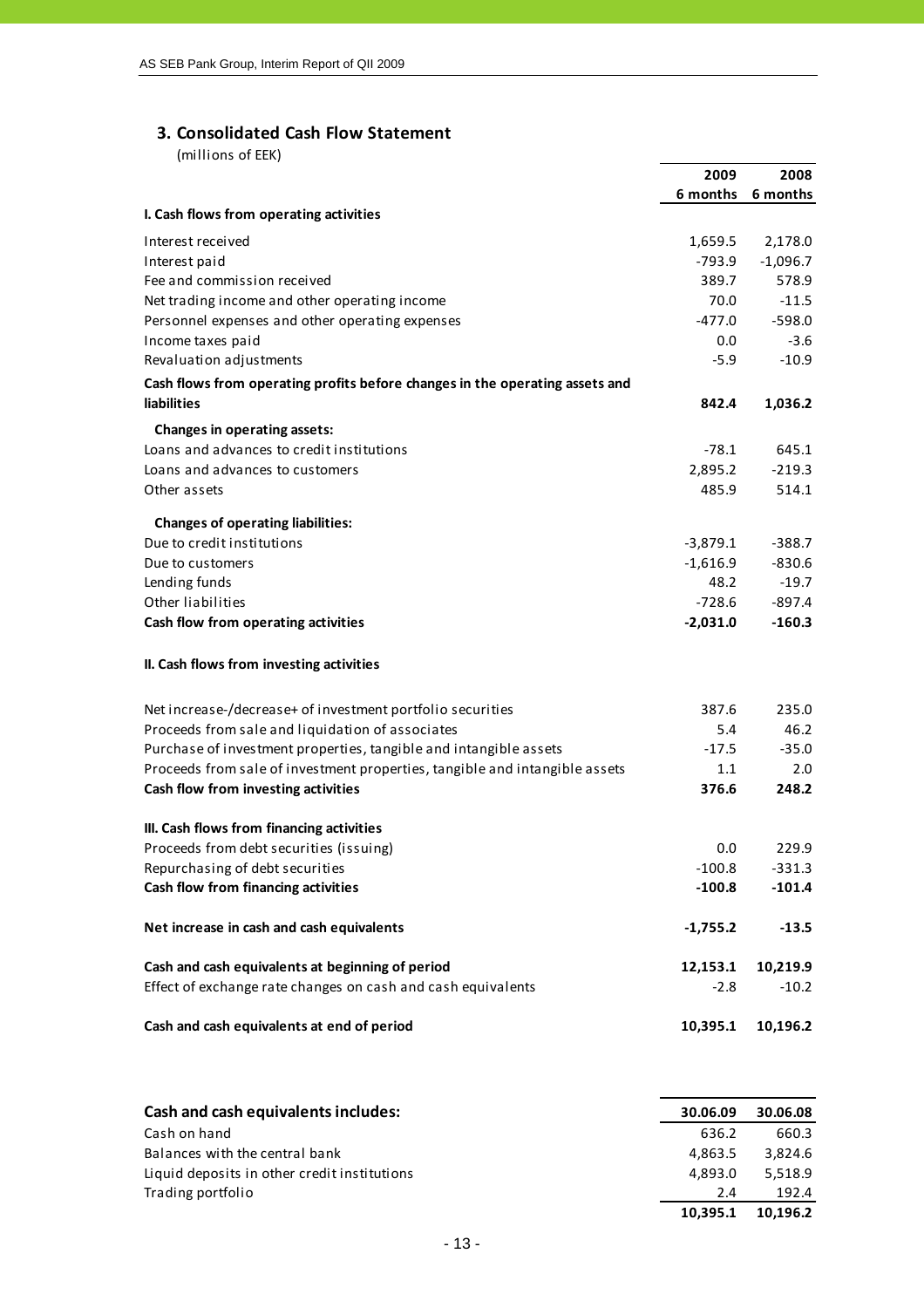# **4. Changes in Consolidated Shareholders' Equity**

|                                                                 |         |              |                 |                    |                 | <b>Total</b>  |
|-----------------------------------------------------------------|---------|--------------|-----------------|--------------------|-----------------|---------------|
|                                                                 | Paid up | <b>Share</b> |                 | <b>Translation</b> | <b>Retained</b> | shareholders' |
|                                                                 | capital | premium      | <b>Reserves</b> | differences        | profit          | equity        |
| Year beginning 01.01.2008                                       | 665.6   | 1,346.6      | 332.9           | $-0.8$             | 5,739.3         | 8,083.6       |
| Statutory reserve                                               | 0.0     | 0.0          | 2.9             | 0.0                | $-2.9$          | 0.0           |
| Profit for the year                                             | 0.0     | 0.0          | 0.0             | 0.0                | 311.9           | 311.9         |
| Other comprehensive income:<br>Net change in available for sale |         |              |                 |                    |                 |               |
| financial assets                                                | 0.0     | 0.0          | $-3.1$          | 0.0                | $-2.0$          | $-5.1$        |
| Currency translation differences                                | 0.0     | 0.0          | 0.0             | 0.8                | 0.0             | 0.8           |
| Total other comprehensive income                                | 0.0     | 0.0          | $-3.1$          | 0.8                | $-2.0$          | $-4.3$        |
| Final balance 30.06.2008                                        | 665.6   | 1,346.6      | 332.7           | 0.0                | 6,046.3         | 8,391.2       |
| Year beginning 01.01.2009                                       | 665.6   | 1,346.6      | 318.9           | 0.0                | 6,500.8         | 8,831.9       |
| Statutory reserve                                               | 0.0     | 0.0          | 1.2             | 0.0                | $-1.2$          | 0.0           |
| Profit for the year                                             | 0.0     | 0.0          | 0.0             | 0.0                | $-541.8$        | $-541.8$      |
| Other comprehensive income:<br>Net change in available for sale |         |              |                 |                    |                 |               |
| financial assets                                                | 0.0     | 0.0          | $-2.7$          | 0.0                | 0.0             | $-2.7$        |
| Total other comprehensive income                                | 0.0     | 0.0          | $-2.7$          | 0.0                | 0.0             | $-2.7$        |
| Final balance 30.06.2009                                        | 665.6   | 1,346.6      | 317.4           | 0.0                | 5,957.8         | 8,287.4       |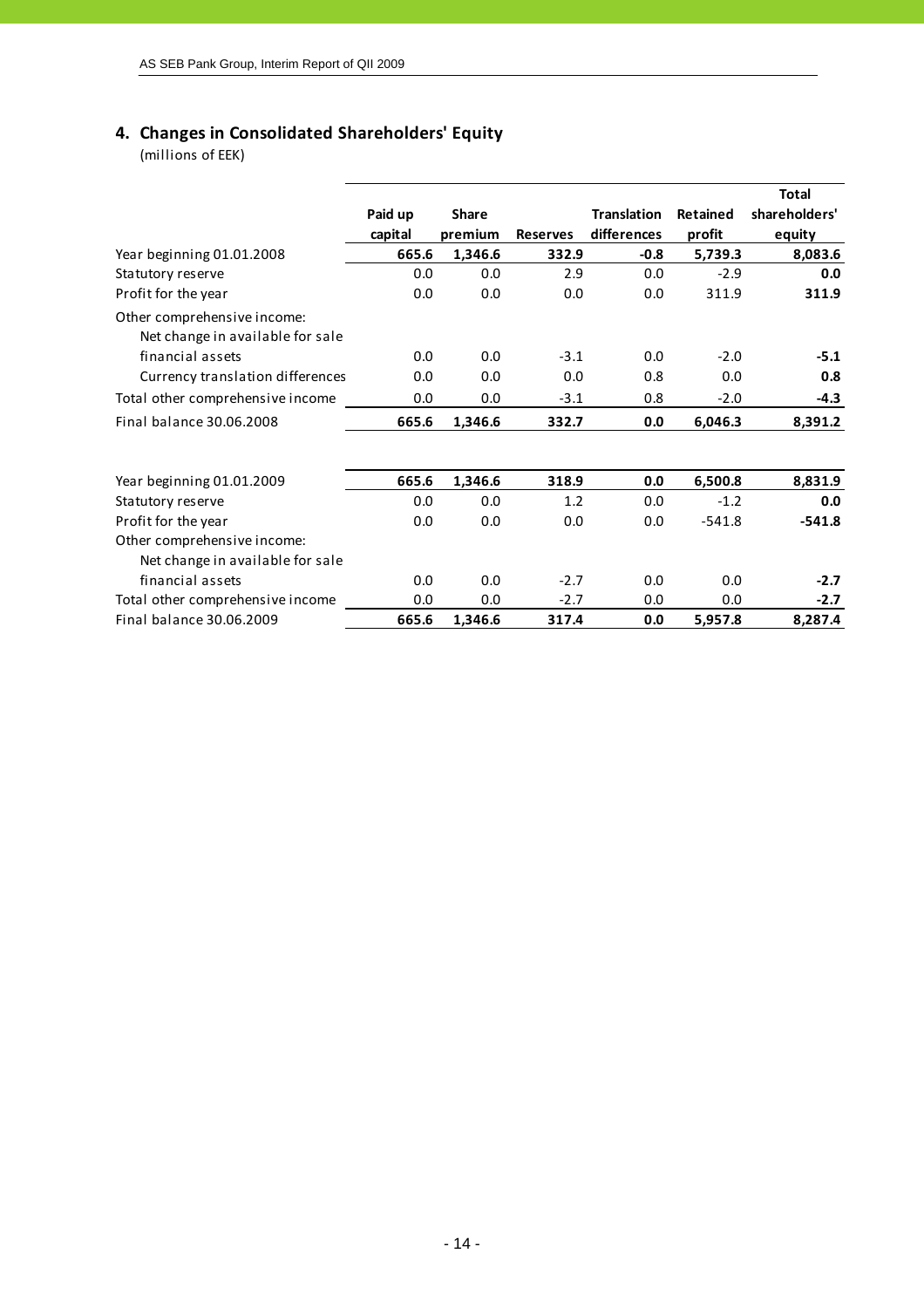#### **5. Contingent assets and liabilities and commitments**

(millions of EEK)

| 30.06.09                          | <b>Contract amount</b> |             | <b>Fair value</b> |                    |  |
|-----------------------------------|------------------------|-------------|-------------------|--------------------|--|
|                                   | <b>Assets</b>          | Liabilities | <b>Assets</b>     | <b>Liabilities</b> |  |
| 1. Irrevocable transactions       | 971.3                  | 8,192.1     |                   |                    |  |
| 1.1. Guarantees and pledges       | 685.0                  | 3,863.3     |                   |                    |  |
| incl. financial guarantees        | 625.9                  | 1,490.9     |                   |                    |  |
| 1.2. Loan commitments             | 286.3                  | 4,328.8     |                   |                    |  |
| 2. Derivatives                    | 13,733.0               | 13,699.9    | 324.4             | 370.0              |  |
| 2.1. Currency related derivatives | 7,109.8                | 7,128.1     | 41.3              | 58.9               |  |
| 2.2. Interest related derivatives | 5,488.9                | 5,487.0     | 238.1             | 246.1              |  |
| 2.3. Equity related derivatives*  | 1,134.3                | 1,084.8     | 44.9              | 64.9               |  |
|                                   | 14,704.3               | 21,892.0    | 324.4             | 370.0              |  |

| 31.12.08                                 |               | <b>Contract amount</b> | <b>Fair value</b> |                    |  |
|------------------------------------------|---------------|------------------------|-------------------|--------------------|--|
|                                          | <b>Assets</b> | Liabilities            | <b>Assets</b>     | <b>Liabilities</b> |  |
| 1. Irrevocable transactions              | 926.6         | 10,088.9               |                   |                    |  |
| 1.1. Guarantees and pledges              | 640.3         | 4,280.5                |                   |                    |  |
| incl. financial guarantees               | 625.9         | 1,624.9                |                   |                    |  |
| 1.2. Loan commitments                    | 286.3         | 5,807.4                |                   |                    |  |
| 1.3. Other off-balance sheet commitments | 0.0           | 1.0                    |                   |                    |  |
| 2. Derivatives                           | 11,258.3      | 11,250.1               | 383.4             | 489.4              |  |
| 2.1. Currency related derivatives        | 5,422.0       | 5,509.7                | 68.1              | 152.4              |  |
| 2.2. Interest related derivatives        | 4,215.6       | 4,223.3                | 275.2             | 275.2              |  |
| 2.3. Equity related derivatives*         | 1,620.7       | 1,517.1                | 40.1              | 61.8               |  |
|                                          | 12,184.9      | 21,339.0               | 383.4             | 489.4              |  |

\* Derivative transactions are executed to cover the client's position and the derivative risks are not taken to own portfolio. All risks arising from these transactions are fully mitigated with parent company. The equity option prices are calculated using for all input data (e.g. underlying prices or volumes) either independently sourced input (e.g. the underlying prices) or an independent price verification is performed on the next day to compare the values to independently sourced market data (e.g. for volumes).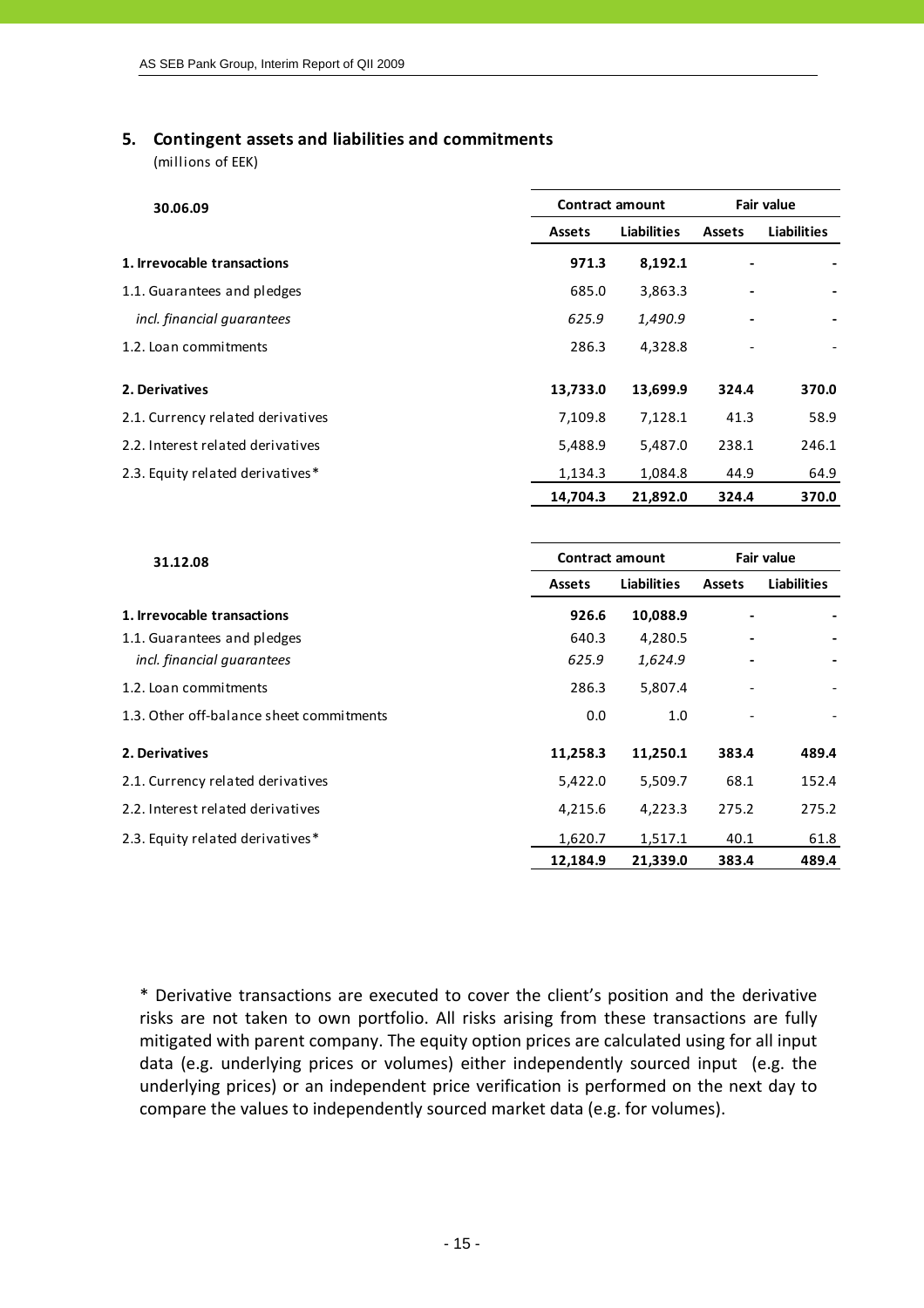#### **Accounting principles**

The interim report of AS SEB Pank Group for QII 2009 has been prepared in conformity with International Accounting Standard IAS 34 "Interim Financial Reporting" and the disclosure requirements, established by Eesti Pank.

The accounting principles, used in the interim report of AS SEB Pank Group for QII 2009 are in conformity with the accounting principles, used in the annual report for the year ended on 31 December 2008.

Comprehensive income statement is presented separately according to the change of IAS 1 "Presentation for Financial Statements", which is effective for reporting periods since 1.01.2009. Comprehensive income statements include non‐owner changes in equity, such as the revaluation of available-for-sale financial assets. The changed presentation have no impact on the recognition or measurement of specific transactions and balances.

Segment analysis according to IFRS 8 is not described because AS SEB Pank has no any class of debt or equity instruments in a public market since 16.06.2009.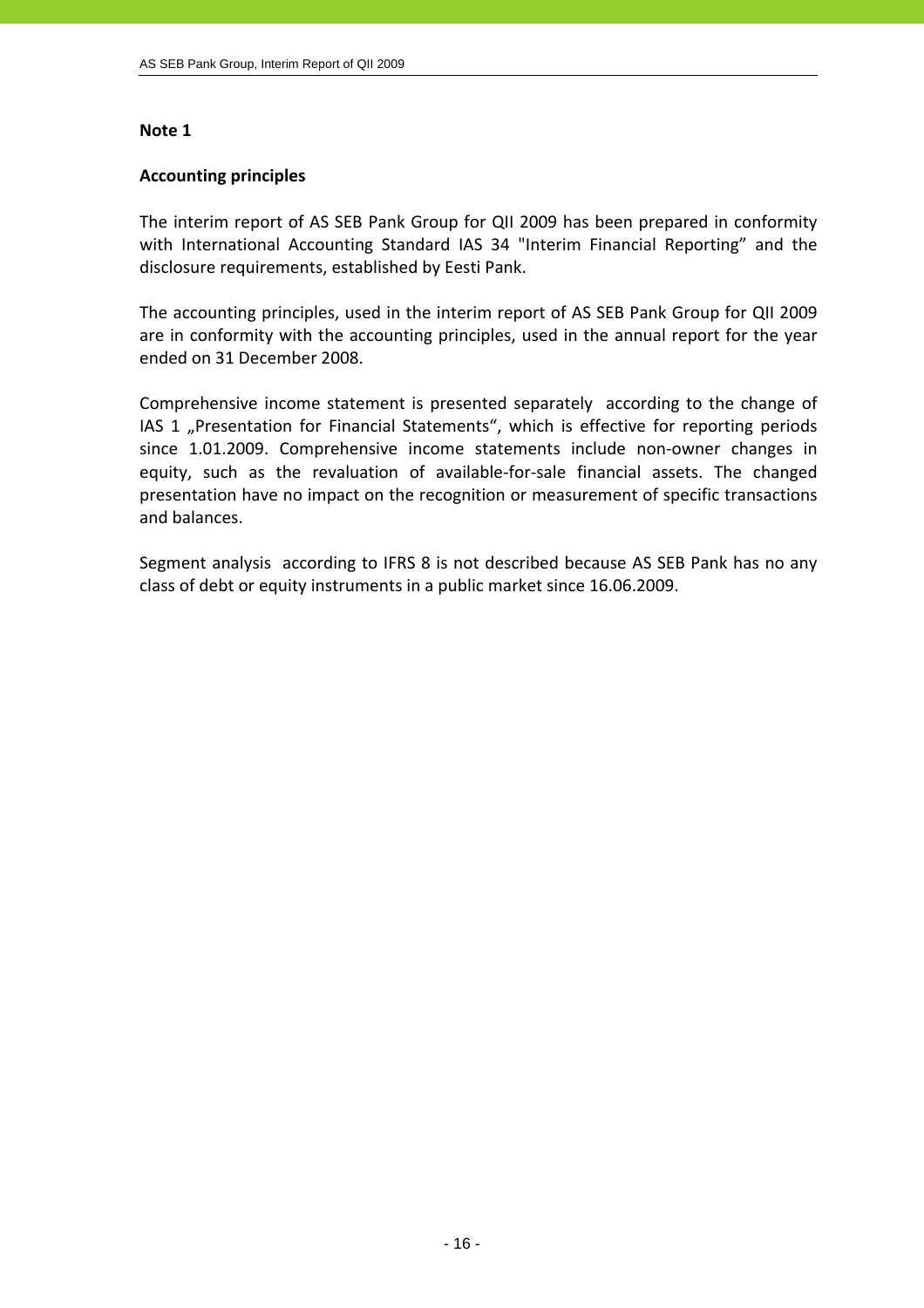# **Note 2 Geographic concentration of financial assets and liabilities**

(millions of EEK)

| 30.06.09             | with    | Cash and Loans and<br>balances advances<br>to credit | Loans<br>and<br>advances |         |        |          | Due to to<br>credit | Due to            |             |             |             |
|----------------------|---------|------------------------------------------------------|--------------------------|---------|--------|----------|---------------------|-------------------|-------------|-------------|-------------|
|                      | central | institu-                                             | to custo-                | Securi- | Other  | Total    | institu-            | custo-            | Other       | Total       | Contingent  |
|                      | bank    | tions                                                | mers                     | ties    | assets | assets   | tions               | mers              | liabilities | liabilities | liabilities |
| Sweden               | 3.9     | 20.0                                                 | 31.7                     | 132.5   | 4.4    | 192.5    | 30,643.6            | 98.4              | 2,856.6     | 33,598.6    | 4,506.1     |
| Estonia              | 5,293.7 | 163.9                                                | 65,300.2                 | 659.3   | 633.3  | 72,050.4 | 146.2               | 29,258.1          | 2,472.6     | 31,876.9    | 17,161.7    |
| United Kingdom       | 2.3     | 78.7                                                 | 40.3                     | 111.5   | 0.1    | 232.9    | 69.7                | 1,649.3           | 0.1         | 1,719.1     | 5.8         |
| Russia               | 2.9     | 16.0                                                 | 17.1                     | 14.2    | 0.0    | 50.2     | 8.7                 | 250.0             | 0.2         | 258.9       | 2.2         |
| Germany              | 92.5    | 4,674.7                                              | 9.3                      | 38.9    | 0.4    | 4,815.8  | 512.2               | 43.9              | 0.1         | 556.2       | 111.6       |
| <b>United States</b> | 13.0    | 26.0                                                 | 19.3                     | 21.5    | 0.1    | 79.9     | 6.5                 | 321.0             | 0.0         | 327.5       | 0.3         |
| Canada               | 1.3     | 0.3                                                  | 0.0                      | 0.0     | 0.0    | 1.6      | 0.2                 | 14.7              | 0.0         | 14.9        | 0.0         |
| Japan                | 0.6     | 0.1                                                  | 0.0                      | 2.1     | 0.0    | 2.8      | 0.0                 | 2.4               | 0.0         | 2.4         | 0.0         |
| Finland              | 0.0     | 0.3                                                  | 291.3                    | 54.3    | 0.0    | 345.9    | 8.1                 | 121.2             | 0.3         | 129.6       | 17.6        |
| Latvia               | 4.5     | 8.5                                                  | 0.2                      | 0.1     | 0.0    | 13.3     | 31.9                | 8.4               | 0.0         | 40.3        | 0.1         |
| Lithuania            | 2.9     | 5.4                                                  | 0.4                      | 1.7     | 0.0    | 10.4     | 11.9                | 9.1               | 0.1         | 21.1        | 4.7         |
| Luxembourg           | 0.0     | 12.8                                                 | 0.0                      | 162.4   | 6.4    | 181.6    | 3.7                 | 0.0               | 4.6         | 8.3         | 0.0         |
| Netherlands          | 0.0     | 0.9                                                  | 9.9                      | 73.3    | 0.0    | 84.1     | 0.0                 | 3.9               | 0.0         | 3.9         | 0.1         |
| Other Western Europe | 5.4     | 4.8                                                  | 44.4                     | 117.8   | 0.4    | 172.8    | 17.8                | 715.8             | 0.5         | 734.1       | 69.5        |
| Other Eastern Europe | 3.1     | 10.0                                                 | 0.6                      | 3.6     | 0.0    | 17.3     | 4.7                 | 32.3              | 0.4         | 37.4        | 0.0         |
| Other countries      | 74.6    | 0.5                                                  | 23.9                     | 14.1    | 224.1  | 337.2    | 0.4                 | 830.7             | 141.0       | 972.1       | 12.3        |
|                      | 5,500.7 | 5,022.9                                              | 65,788.6                 | 1,407.3 | 869.2  | 78,588.7 |                     | 31,465.6 33,359.2 | 5,476.5     | 70,301.3    | 21,892.0    |

| 31.12.08             | with    | Cash and Loans and<br>balances advances<br>to credit | Loans<br>and<br>advances |         |         |          | Due to to<br>credit | Due to            |             |             |             |
|----------------------|---------|------------------------------------------------------|--------------------------|---------|---------|----------|---------------------|-------------------|-------------|-------------|-------------|
|                      | central | institu-                                             | to custo-                | Securi- | Other   | Total    | institu-            | custo-            | Other       | Total       | Contingent  |
|                      | bank    | tions                                                | mers                     | ties    | assets  | assets   | tions               | mers              | liabilities | liabilities | liabilities |
| Sweden               | 6.1     | 469.3                                                | 34.9                     | 192.6   | 0.0     | 702.9    | 34,740.9            | 176.0             | 2,712.2     | 37,629.1    | 2,676.5     |
| Estonia              | 6,280.7 | 1.2                                                  | 69,055.6                 | 934.6   | 1,058.6 | 77,330.7 | 285.5               | 30,965.4          | 2,552.6     | 33,803.5    | 18,194.6    |
| United Kingdom       | 1.9     | 4.7                                                  | 41.9                     | 44.3    | 0.0     | 92.8     | 32.2                | 1,587.4           | 0.6         | 1,620.2     | 61.8        |
| Russia               | 2.5     | 122.8                                                | 17.5                     | 50.7    | 0.0     | 193.5    | 29.3                | 268.1             | 0.2         | 297.6       | 1.8         |
| Germany              | 64.8    | 5,344.0                                              | 48.4                     | 53.5    | 0.0     | 5,510.7  | 542.1               | 24.1              | 0.2         | 566.4       | 89.6        |
| <b>United States</b> | 15.1    | 50.3                                                 | 24.5                     | 18.4    | 0.3     | 108.6    | 5.5                 | 431.0             | 0.1         | 436.6       | 1.5         |
| Canada               | 0.6     | 0.3                                                  | 0.0                      | 0.0     | 0.1     | 1.0      | 0.7                 | 34.7              | 0.0         | 35.4        | 0.0         |
| Japan                | 0.7     | 1.7                                                  | 0.0                      | 2.1     | 0.1     | 4.6      | 0.0                 | 1.9               | 0.0         | 1.9         | 0.0         |
| Finland              | 0.0     | 0.5                                                  | 294.5                    | 131.4   | 0.0     | 426.4    | 4.0                 | 116.6             | 0.3         | 120.9       | 281.3       |
| Latvia               | 4.1     | 11.5                                                 | 0.3                      | 20.6    | 0.0     | 36.5     | 31.3                | 36.2              | 0.0         | 67.5        | 10.2        |
| Lithuania            | 2.4     | 0.8                                                  | 0.7                      | 18.2    | 0.2     | 22.3     | 16.0                | 9.8               | 0.8         | 26.6        | 2.8         |
| Luxembourg           | 0.0     | 2.0                                                  | 9.7                      | 145.6   | 6.2     | 163.5    | 2.4                 | 0.2               | 3.2         | 5.8         | 0.0         |
| Netherlands          | 0.0     | 0.3                                                  | 10.0                     | 39.0    | 0.0     | 49.3     | 0.0                 | 5.0               | 0.0         | 5.0         | 0.1         |
| Other Western Europe | 6.8     | 10.6                                                 | 45.7                     | 161.5   | 0.1     | 224.7    | 23.5                | 645.2             | 0.3         | 669.0       | 16.4        |
| Other Eastern Europe | 2.9     | 5.3                                                  | 0.6                      | 28.9    | 0.2     | 37.9     | 60.2                | 24.8              | 1.8         | 86.8        | 0.0         |
| Other countries      | 62.9    | 1.3                                                  | 34.7                     | 22.7    | 69.4    | 191.0    | 2.8                 | 679.8             | 209.6       | 892.2       | 2.4         |
|                      | 6,451.5 | 6,026.6                                              | 69,619.0                 | 1,864.1 | 1,135.2 | 85,096.4 |                     | 35,776.4 35,006.2 | 5,481.9     | 76,264.5    | 21,339.0    |

Contingent liabilities in Note 2 and Note 3 includes guarantees and pledges, loan commitments, forwards, swaps, options, spots, interest rate based derivatives, revocable transactions, stand by loans, other revocable transactions, options of structured products and are presented in contract amount of contingent liabilities.

Securities in Note 2 and Note 3 includes Financial assets held for trading, Financial assets designated at fair value through profit or loss, Available‐for‐sale financial assets, Investments in associates.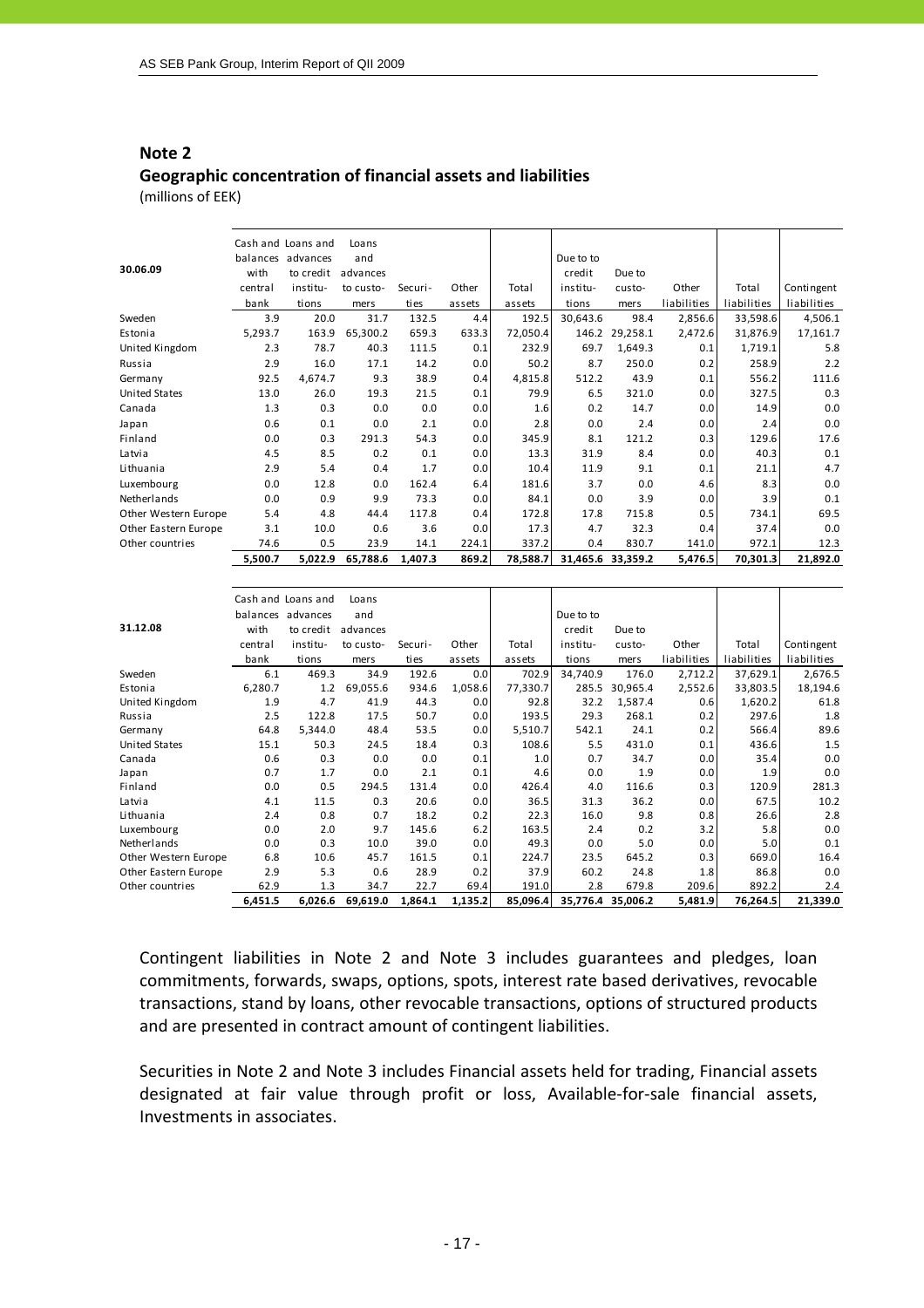# **Concentration of financial assets and liabilities by economic sector** (millions of EEK)

|                                              | In balance sheet                                                                     |                   |                                  |
|----------------------------------------------|--------------------------------------------------------------------------------------|-------------------|----------------------------------|
| 30.06.09                                     | <b>Cash and loans</b><br>to central bank,<br>credit<br>institutions and<br>customers | <b>Securities</b> | Contingent<br><b>liabilities</b> |
| Real estate                                  | 11,433.0                                                                             | 566.2             | 2,453.5                          |
| Finance                                      | 10,540.5                                                                             | 127.8             | 6,158.6                          |
| Industry                                     | 5,129.3                                                                              | 38.8              | 1,940.4                          |
| Trading                                      | 4,517.5                                                                              | 43.0              | 1,855.1                          |
| Transport                                    | 3,437.6                                                                              | 0.0               | 2,120.9                          |
| Energy, gas and steam plants                 | 2,036.7                                                                              | 0.0               | 1,341.8                          |
| Agriculture, fishing, forestry               | 1,805.3                                                                              | 4.6               | 65.6                             |
| Government and state defence                 | 1,768.1                                                                              | 1.1               | 493.5                            |
| Construction                                 | 1,207.3                                                                              | 14.1              | 1,665.3                          |
| Hotels, restaurants                          | 1,165.7                                                                              | 3.1               | 183.4                            |
| Health services, social work                 | 900.0                                                                                | 3.1               | 95.1                             |
| Administration and assistance                | 675.6                                                                                | 45.3              | 300.1                            |
| Art, showbusiness, leisure                   | 560.4                                                                                | 14.6              | 132.2                            |
| Education                                    | 457.3                                                                                | 0.0               | 68.7                             |
| Water supply, canalization, waste management | 316.8                                                                                | 0.0               | 307.2                            |
| Professional, science and technical work     | 285.1                                                                                | 0.0               | 95.8                             |
| Information and telecommunication            | 284.2                                                                                | 15.3              | 89.0                             |
| Mining                                       | 144.0                                                                                | 9.4               | 2.6                              |
| Exterritorial organisations                  | 0.1                                                                                  | 1.7               | 0.5                              |
| Other government & social services           | 942.7                                                                                | 191.7             | 253.8                            |
| Individuals                                  | 30,488.6                                                                             | 3.1               | 2,268.9                          |
| Derivatives                                  | 0.0                                                                                  | 324.4             | 0.0                              |
| Allowances                                   | $-1,783.6$                                                                           |                   |                                  |
|                                              | 76,312.2                                                                             | 1,407.3           | 21,892.0                         |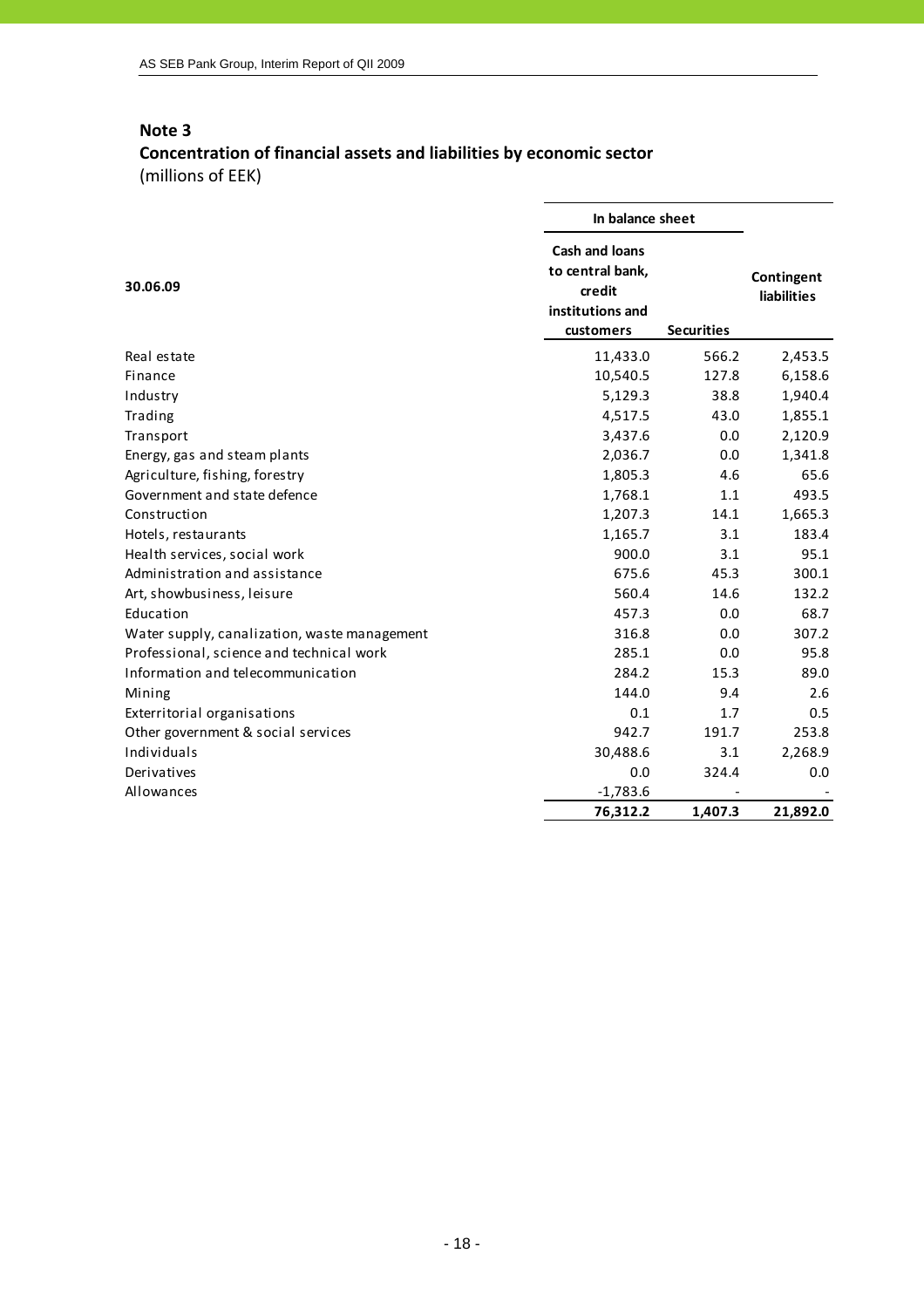|                                              | In balance sheet      |                   |                    |  |
|----------------------------------------------|-----------------------|-------------------|--------------------|--|
|                                              | <b>Cash and loans</b> |                   |                    |  |
|                                              | to central bank,      |                   | Contingent         |  |
|                                              | credit                |                   | <b>liabilities</b> |  |
|                                              | institutions and      |                   |                    |  |
| 31.12.08                                     | customers             | <b>Securities</b> |                    |  |
| Finance                                      | 12,496.2              | 260.5             | 4,979.5            |  |
| Real estate                                  | 11,502.3              | 597.1             | 2,578.1            |  |
| Industry                                     | 5,628.6               | 48.3              | 1,570.9            |  |
| Trading                                      | 5,123.6               | 138.6             | 2,824.3            |  |
| Transport                                    | 3,860.1               | 35.8              | 1,378.8            |  |
| Energy, gas and steam plants                 | 2,353.6               | 0.0               | 1,375.9            |  |
| Agriculture, fishing, forestry               | 2,043.7               | 4.4               | 102.9              |  |
| Government and state defence                 | 1,769.2               | 3.7               | 381.1              |  |
| Construction                                 | 1,389.0               | 47.4              | 1,816.3            |  |
| Hotels, restaurants                          | 1,208.8               | 6.4               | 194.5              |  |
| Health services, social work                 | 935.1                 | 12.1              | 110.0              |  |
| Administration and assistance                | 840.7                 | 34.9              | 206.3              |  |
| Art, showbusiness, leisure                   | 580.7                 | 40.5              | 322.8              |  |
| Professional, science and technical work     | 351.2                 | 0.0               | 87.6               |  |
| Water supply, canalization, waste management | 339.5                 | 0.0               | 90.2               |  |
| Information and telecommunication            | 315.0                 | 41.4              | 106.2              |  |
| Education                                    | 286.6                 | 0.0               | 252.5              |  |
| Mining                                       | 58.4                  | 11.6              | 4.6                |  |
| Exterritorial organisations                  | 0.1                   | 2.3               | 0.5                |  |
| Other government & social services           | 973.1                 | 192.9             | 63.8               |  |
| Individuals                                  | 31,135.5              | 2.8               | 2,892.2            |  |
| Derivatives                                  | 0.0                   | 383.4             | 0.0                |  |
| Allowances                                   | $-1,093.9$            |                   |                    |  |
|                                              | 82,097.1              | 1,864.1           | 21,339.0           |  |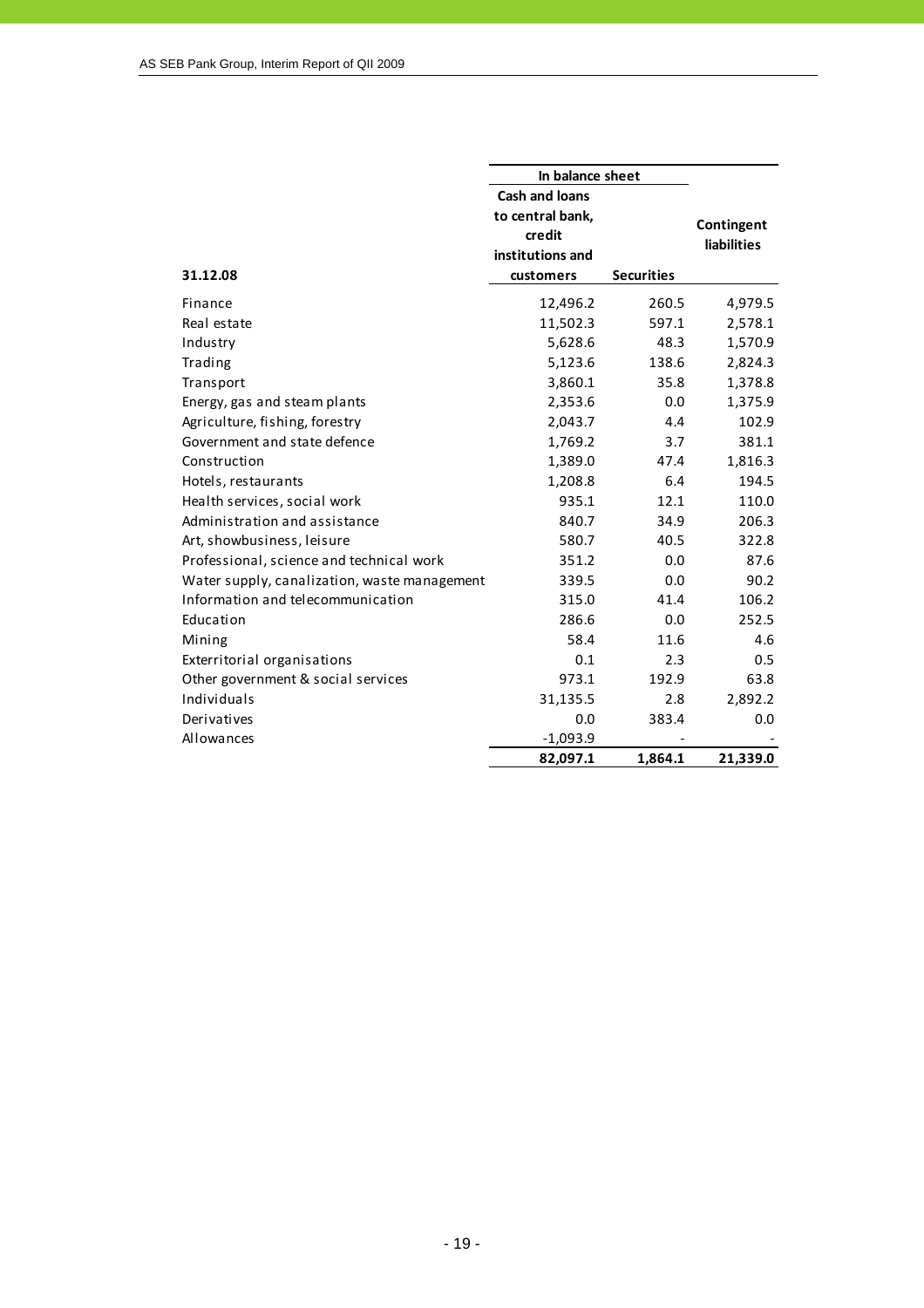#### **Overdue**

By overdue maturity (millions of EEK)

| $\frac{1}{2}$ |         |         |                    |              |
|---------------|---------|---------|--------------------|--------------|
|               | $30$    | 30 < 60 | over <sub>60</sub> |              |
| 30.06.09      | days    | days    | days               | Total        |
| Loans         | 2,482.9 | 837.4   | 4,045.4            | 7,365.7      |
| Other         | 0.0     | 0.9     | 1.7                | 2.6          |
| Total         | 2,482.9 | 838.3   | 4,047.1            | 7,368.3      |
|               | $30$    | 30 < 60 | over 60            |              |
| 31.12.08      | days    | days    | days               | <b>Total</b> |
| Loans         | 2,908.7 | 743.8   | 2,209.0            | 5,861.5      |
| Other         | 0.0     | 0.9     | 1.9                | 2.8          |
| Total         | 2,908.7 | 744.7   | 2,210.9            | 5,864.3      |

The tables indicates the balance (brutto) of overdue claims.

#### **Note 5**

#### **Allowances on loans and advances**

(millions of EEK)

|                                | 30.06.09 | 31.12.08 |
|--------------------------------|----------|----------|
| At January, 1                  | 1093.9   | 345.9    |
| Loan provisions                | 826      | 962      |
| Reversals of provisions        | $-132.4$ | $-200$   |
| Loans and advances written off | $-3.9$   | $-16.8$  |
| Exchange rate adjustments      | 0        | 2.8      |
| At June, 30                    | 1,783.6  | 1,093.9  |
| Recoveries from write-offs     | 1.5      | 8.2      |

#### **Note 6**

#### **Interest and similar income**

(millions of EEK) **2009 2009 2008 2008**

|                           | 6 months | QII   | 6 months | QII     |
|---------------------------|----------|-------|----------|---------|
| Loans                     | 1,550.3  | 680.9 | 1,975.3  | 991.5   |
| Leasing                   | 258.6    | 114.2 | 412.4    | 199.0   |
| Deposits with other banks | 19.6     | 5.9   | 88.4     | 45.2    |
| Fixed income securities   | 13.4     | 4.0   | 4.2      | 2.8     |
| Other                     | 0.0      | 0.0   | 0.0      | 0.0     |
|                           | 1.841.9  | 805.0 | 2.480.3  | 1,238.5 |

# **Note 7**

# **Interest expenses and similar charges**

| 2009       |          | 2008       |          |
|------------|----------|------------|----------|
| 6 months   | QII      | 6 months   | QII      |
| $-583.8$   |          | -854.8     | $-428.5$ |
| $-316.3$   | $-142.2$ | $-326.3$   | $-167.0$ |
| $-154.7$   | $-72.4$  | $-301.9$   | $-147.5$ |
| $-50.7$    | $-22.2$  | $-72.6$    | $-36.4$  |
| $-2.5$     | $-1.2$   | $-19.4$    | $-10.3$  |
| $-2.9$     | $-1.5$   | $-2.9$     | $-2.9$   |
| $-0.2$     | 0.0      | $-0.1$     | 0.0      |
| $-1,111.1$ | -466.3   | $-1,578.0$ | $-792.6$ |
|            |          | $-226.8$   |          |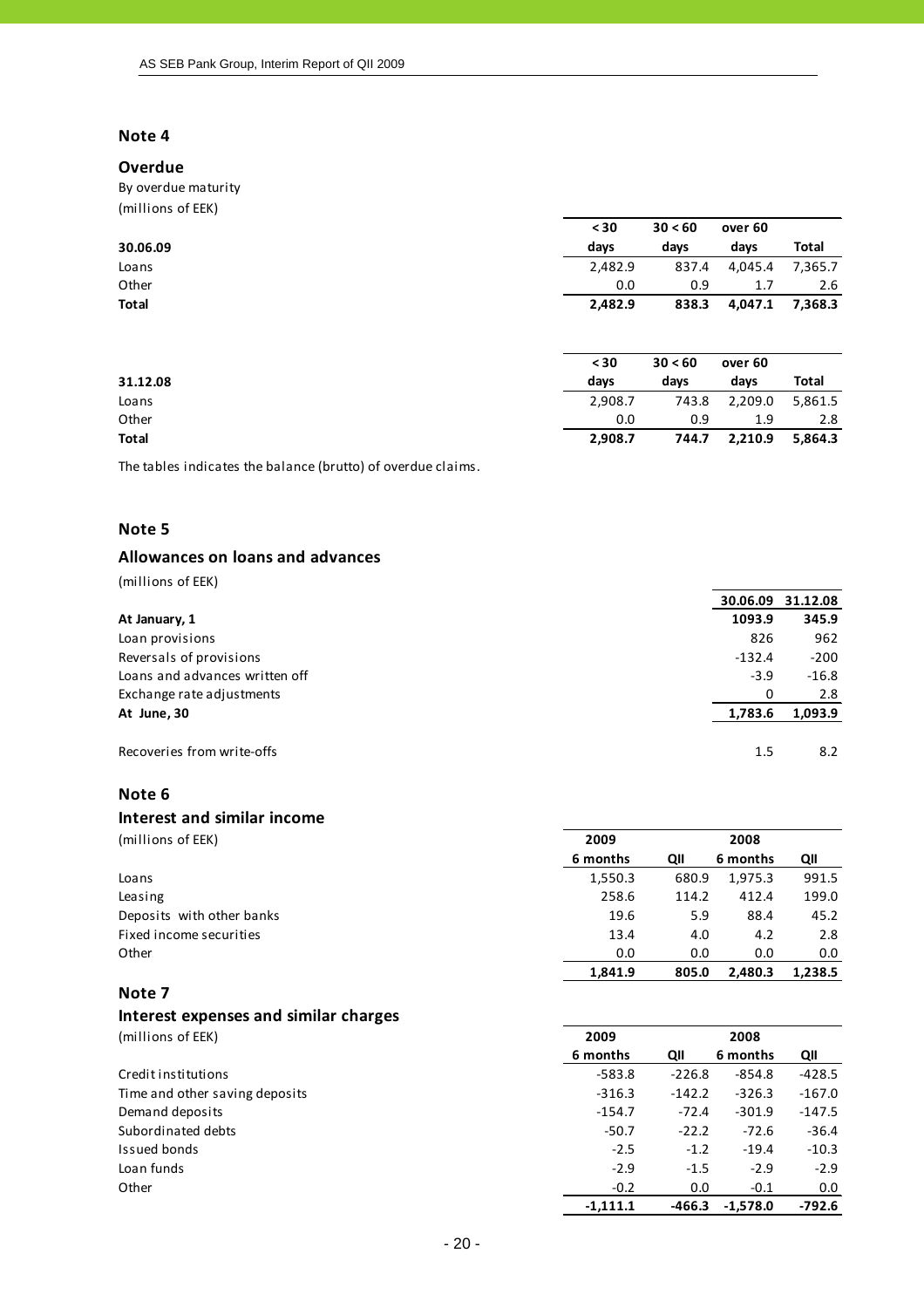## **Fee and commission income**

| (millions of EEK)                             | 2009     |       | 2008     |       |
|-----------------------------------------------|----------|-------|----------|-------|
|                                               | 6 months | QII   | 6 months | QII   |
| Credit and payment cards                      | 151.8    | 76.5  | 196.0    | 101.1 |
| Securities market services                    | 71.0     | 39.2  | 108.2    | 51.7  |
| Credit contracts*                             | 31.3     | 16.8  | 95.9     | 51.2  |
| <b>Transaction fees</b>                       | 57.4     | 30.1  | 64.3     | 33.6  |
| Non-life insurance brokerage fees             | 20.1     | 10.1  | 24.2     | 13.2  |
| Corporate Finance fees                        | 0.4      | 0.3   | 32.1     | 25.9  |
| Income from leasing agreements (full service) | 18.7     | 9.0   | 23.9     | 9.9   |
| Other                                         | 12.7     | 7.2   | 13.0     | 7.1   |
| Income from electronic channels               | 8.5      | 4.4   | 8.6      | 4.5   |
| Cash handling fees                            | 6.4      | 3.3   | 6.6      | 3.4   |
| Other settlement fees                         | 11.4     | 6.1   | 6.1      | 3.1   |
|                                               | 389.7    | 203.0 | 578.9    | 304.7 |

\*Credit contracts include loan, leasing, letter of credit and guarantee contracts signed with customers, which are short-term and do not constitute interest income, but are of administrative nature for arrangement reorganisation of credits.

#### **Note 9**

#### **Fee and commission expense** (millions of EEK) **2009 2009 2008 2008 6 months QII 6 months QII** Credit and payment cards **•**59.5 **·** -30.2 · -92.8 · -48.9 Securities market **19.2000 •10.4 •10.4 •10.4 •10.4 •10.4 •10.4 •10.4 •10.4 •10.4 •10.4 •10.4 •10.4 •10.4 •10.4 •10.4 •10.4 •10.4 •10.4 •10.4 •10.4 •10.4 •10.4 •10.4 •10.4 •** Expenses to leasing agreements (full service) **Expenses** to leasing agreements (full service) **19.4 19.6 19.6 19.6** Cash collecting fees  $-13.5$   $-6.8$   $-12.7$   $-6.6$ Transaction fees • 1.1 • 1.1 • 1.1 • 1.1 • 1.1 • 1.1 • 1.1 • 1.1 • 1.1 • 1.1 • 1.1 • 1.1 • 1.1 • 1.1 • 1.1 • 1.1 • 1.1 • 1.1 • 1.1 • 1.1 • 1.1 • 1.1 • 1.1 • 1.1 • 1.1 • 1.1 • 1.1 • 1.1 • 1.1 • 1.1 • 1.1 • 1.1 • 1.1 • 1.1 Other -7.2 -3.9 -8.0 -4.6 Expenses of electronic channels **Expenses** of electronic channels **6.7 •**  $-6.7$  **•**  $-3.4$  **•**  $-6.0$   $-3.3$ Corporate Finance fees **0.0 0.1 •0.5 •0.5 •0.5 •0.5 •0.5 •0.5 •0.5 •0.5 •0.5 •0.5 •0.5 •1.1 •1.1 •1.1 •1.1 •1.1 •1.1 •1.1 •1.1 •1.1 •1.1 •1.1 •1.1 •1.1 •1.1 •1.1 •1.1 ‐119.8 ‐60.4 ‐168.3 ‐86.5**

#### **Note 10**

#### **Impairment losses on loans and advances**

| (millions of EEK)                    | 2009     |          | 2008     |          |
|--------------------------------------|----------|----------|----------|----------|
|                                      | 6 months | QII      | 6 months | QII      |
| Allowances for advances to customers | $-701.5$ | $-420.7$ | $-614.0$ | $-319.2$ |
| new loan allowances                  | $-835.4$ | -521.6   | $-758.4$ | $-388.1$ |
| recoveries from write-offs           | 1.5      | 0.4      | 2.6      | 1.3      |
| reversals of allowances              | 132.4    | 100.5    | 141.8    | 67.6     |
| Assets held for sale                 | $-21.4$  | $-11.7$  | 0.2      | $-1.6$   |
| reappraisal                          | $-16.0$  | $-6.8$   | $-1.2$   | $-2.2$   |
| realized gains / losses              | $-5.4$   | $-4.9$   | 1.4      | 0.6      |
|                                      | $-722.9$ | $-432.4$ | $-613.8$ | $-320.8$ |